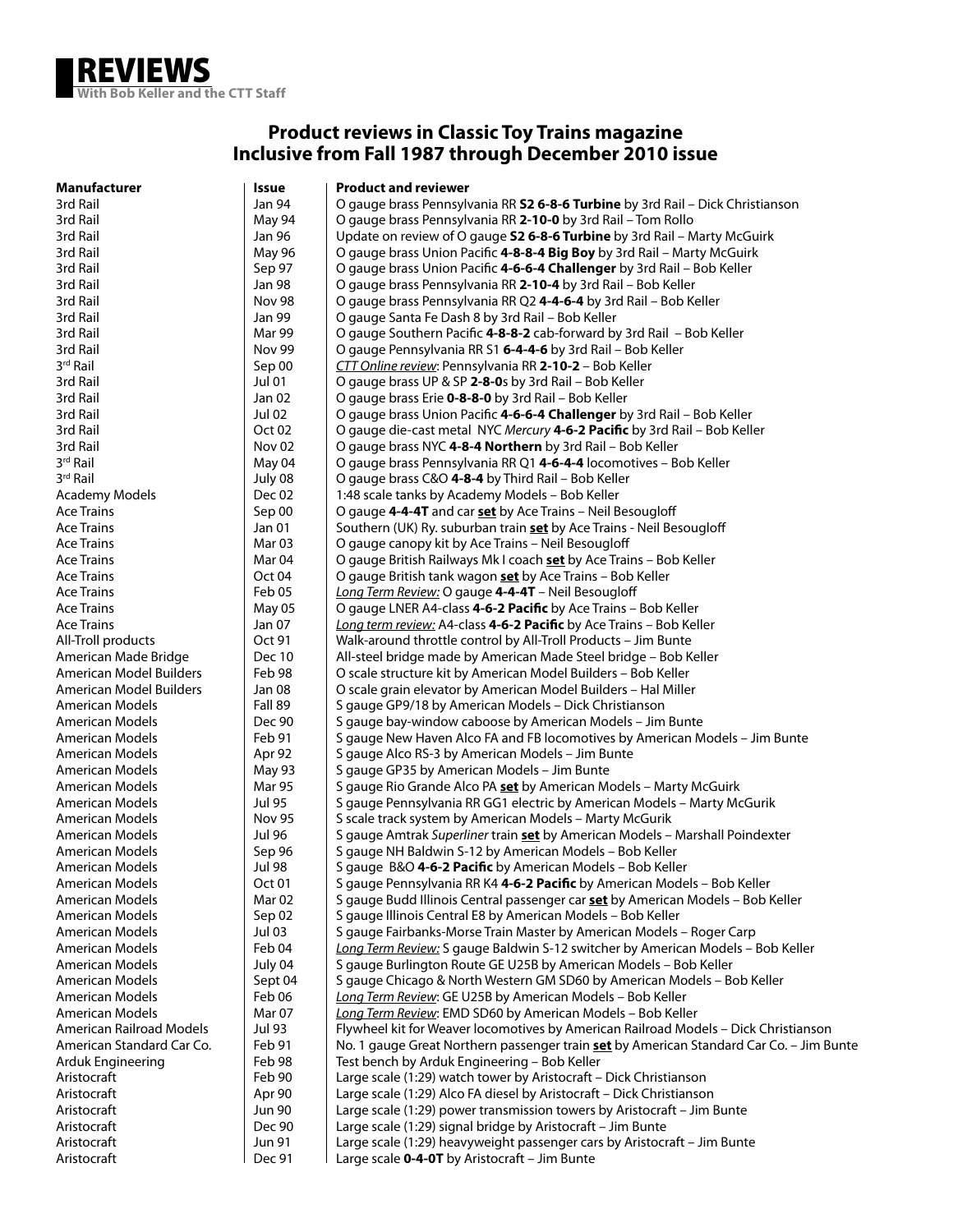| Aristocraft                  | <b>Jul 93</b>     | Large scale GE U25B locomotive by Aristocraft - Jim Bunte                                                |
|------------------------------|-------------------|----------------------------------------------------------------------------------------------------------|
| Aristocraft                  | May 94            | Large scale wine Train starter <b>set</b> by Aristocraft - Tom Rollo                                     |
| Aristocraft                  | Sep 94            | No. 1 gauge tank cars by Aristocraft - Tom Rollo                                                         |
| Aristocraft                  | Nov 94            | Remote radio control system for DC-powered trains by Aristocraft - Allan Miller                          |
| Aristocraft (REA)            | Spring 89         | No. 1 gauge track by Railway Express Agency (Aristocraft) - Dick Christianson                            |
| Atari                        | Feb 05            | Chris Sawyer's locomotion software - Rene Schweitzer                                                     |
| Atlas O                      | Mar 98            | O gauge sectional track by Atlas O - Bob Keller                                                          |
| Atlas O                      | <b>Jul 98</b>     | O gauge switches by Atlas O - Bob Keller                                                                 |
| Atlas O                      | Feb 99            | O gauge switcher by Atlas O - Bob Keller                                                                 |
| Atlas O                      | Jul 99            | O scale tower kit by Atlas O - Terry Thompson                                                            |
| Atlas O                      | Nov 99            | O gauge rolling stock by Atlas O - Bob Keller                                                            |
| Atlas O                      | Dec 99            | O gauge AEM7 and passenger car set by Atlas O and LocoMatic system<br>by Dallee electronics - Bob Keller |
| Atlas O                      | Mar <sub>01</sub> | O gauge Hi & Lo-Nose SD35/low-nose SDP35 by Atlas O - Bob Keller                                         |
| Atlas O                      | Oct <sub>01</sub> | O scale kit by Atlas O - Susan Vanselow                                                                  |
| Atlas O                      | Feb 02            | O gauge Dash 8-40B by Atlas O - Bob Keller                                                               |
| Atlas O                      | Oct <sub>02</sub> | Long Term Review: O gauge SW8 by Atlas O - Bob Keller                                                    |
| Atlas O                      | <b>Jul 03</b>     | Long Term Review: O gauge AEM7 by Atlas O - Neil Besougloff                                              |
| Atlas O                      | <b>Jul 03</b>     | O scale bridge kit by Atlas O - Bob Keller                                                               |
| Atlas O                      | Sep 03            | O gauge New Haven Alco RS-1 by Atlas O - Bob Keller                                                      |
| Atlas O                      | Dec 03            | Long Term Review: O gauge CNJ SD35 by Atlas O - Bob Keller                                               |
| Atlas O                      | Dec 03            | O gauge Santa Fe Dash-8 40BW by Atlas O - Bob Keller                                                     |
| Atlas O                      | Mar <sub>04</sub> | O gauge GP35 diesel by Atlas O - Bob Keller                                                              |
| Atlas O                      | Mar <sub>04</sub> | O gauge signal system by Atlas O - Bob Keller                                                            |
| Atlas O                      | Sept 04           | O gauge roundhouse kit by Atlas O - Jim Riccioli                                                         |
| Atlas O                      | Dec 04            | Long Term Review: O gauge Alco RS-1 by Atlas O - Bob Keller                                              |
| Atlas O                      | Jan 05            | O gauge Erie-Built diesel by Atlas O - Bob Keller                                                        |
| Atlas O                      | May 05            | O gauge GP60 diesel by Atlas O - Bob Keller                                                              |
| Atlas O                      | Sep 05            | O gauge GP60M/GP60B by Atlas O - Bob Keller                                                              |
| Atlas O                      | Oct <sub>05</sub> | Long Term Review: GE Dash 8 40-B - Bob Keller                                                            |
| Atlas O                      | Nov <sub>05</sub> | O gauge B&O GP9 by Atlas O - Bob Keller                                                                  |
| Atlas O                      | Jan 06            | O gauge Alco C-424 by Atlas O - Bob Keller                                                               |
| Atlas O                      | Feb 06            | Trainman line of O gauge rolling stock - Bob Keller                                                      |
| Atlas O                      | July 06           | Ex-B&O CNJ SD-40 by Atlas O - Bob Keller                                                                 |
| Atlas O                      | Sep 06            | Long Term Review: Erie-Built by Atlas O - Bob Keller                                                     |
| Atlas O                      | Sep 06            | Trainman line Alco RSD-4/5 (Conventional) by Atlas O – Bob Keller                                        |
| Atlas O                      | Dec 06            | O gauge D&H Alco C-628 by Atlas O - Bob Keller                                                           |
| Atlas O                      | Jan 07            | O gauge Trainman line GP15 set by Atlas O - Bob Keller                                                   |
| Atlas O                      | Oct 07            | O gauge Trainman line RSD7/15 by Atlas O - Bob Keller                                                    |
| Atlas O                      | Jan 08            | O gauge Trainman line RS-3 by Atlas O - Bob Keller                                                       |
| Atlas O                      | Feb 08            | O gauge Industrial Rail 4-4-2 by Atlas O - Bob Keller                                                    |
| Atlas O                      | Mar 08            | O gauge Industrial Rail trolley set by Atlas O - Bob Keller                                              |
| Atlas O                      | May 08            | O gauge Master line SD40 by Atlas O Bob Keller                                                           |
| Atlas O                      | July 08           | O gauge Master line F3 set by Atlas O - Bob Keller                                                       |
| Atlas O                      | Sept 08           | O gauge Master line USRA 0-6-0 by Atlas O - Bob Keller                                                   |
| Atlas O                      | Oct <sub>08</sub> | O gauge Master line EMD MP15DC diesel by Atlas O - Bob Keller                                            |
| Atlas O                      | Jan 09            | O gauge Industrial Rail Starter set by Atlas O (FEATURE) - Bob Keller                                    |
| Atlas O                      | Sep 09            | O gauge Phase II GP7 by Atlas O - Bob Keller                                                             |
| Atlas O                      | Nov <sub>09</sub> | O gauge GE U23B by Atlas O - Bob Keller                                                                  |
| Atlas O                      | Mar 10            | O gauge Industrial Rail Angel Train set - Bob Keller                                                     |
| Atlas O                      | July 10           | O gauge bridge kit by Atlas O - Bob Keller                                                               |
| Atlas O                      | July 10           | O gauge Trainman line Heavyweight cars by Atlas O - Bob Keller                                           |
| <b>B/J Traction</b>          | Dec 92            | O scale auto dealership kit by B/J Traction - Jim Bunte                                                  |
| Bachmann                     | Winter 89         | Large scale radio control train set by Bachmann - Andy Sperandeo                                         |
| Bachmann                     | Dec 90            | Large scale 0-4-0T by Bachmann - Jim Bunte                                                               |
| Bachmann                     | Feb 92            | Large scale street cars by Bachmann - Jim Bunte                                                          |
| Bachmann                     | Jan 94            | Large scale building kit by Bachmann- Dick Christianson                                                  |
| Bachmann                     | Jan 96            | Large scale bobber caboose by Bachmann - Marty McGuirk                                                   |
| Bachmann                     | Mar 96            | Large scale train set by Bachmann - Marshall Poindexter                                                  |
| <b>Bar Mills Billboards</b>  | Mar <sub>02</sub> | O scale sign kits (three mfgrs) - Neil Besougloff                                                        |
| <b>Bart's Pneumatics</b>     | Jun 91            | Supersmoke fluid by Bart's Pneumatics - Jim Bunte                                                        |
| Bassett-Lowke                | Mar 03            | O gauge London, Midland & Scottish Princess Royal class 4-6-2 Pacific by<br>Bassett-Lowke - Bob Keller   |
| Bassett-Lowke                | May 03            | O gauge British Railways N-class 2-6-0 Mogul by Bassett-Lowke - Neil Besougloff                          |
| Bassett-Lowke                | Feb 04            | O gauge British railways Royal Scot 4-6-0 by Bassett-Lowke - Bob Keller                                  |
| <b>Berkshire Valley</b>      | Mar 96            | O scale country store kit by Berkshire Valley - Marty McGuirk                                            |
| <b>Berkshire Valley</b>      | Jul 97            | O scale structure kit by Berkshire Valley - Bob Keller                                                   |
| <b>Bill Nole</b>             | Jun 91            | O scale windmill by Bill Nole - Jim Bunte                                                                |
| <b>Blair Line Billboards</b> | Mar <sub>02</sub> | O scale sign kits (three mfgrs) - Neil Besougloff                                                        |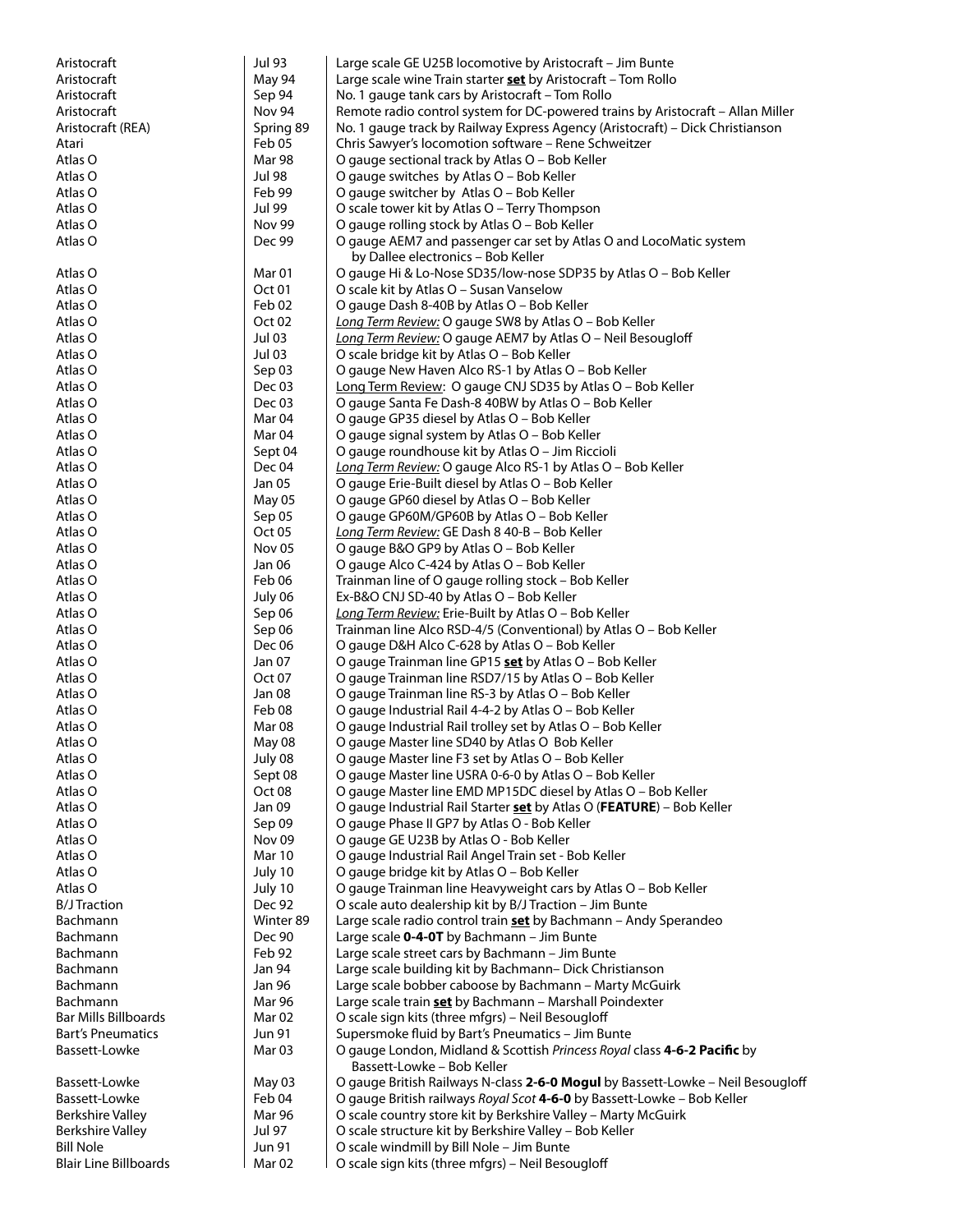| Bowser                            | Fall 89           | O gauge Brill trolley by Bowser - Dick Christianson                                        |
|-----------------------------------|-------------------|--------------------------------------------------------------------------------------------|
| <b>Bowser</b>                     | Sep 97            | O scale Road Railer car outfit by Bowser - Bob Keller                                      |
| Bowser                            | Dec 06            | O gauge motor system for Corgi trolley - Bob Keller                                        |
| <b>Buildings Unlimited</b>        | Jun 92            | O scale factory kit by Buildings Unlimited - Jim Bunte                                     |
| <b>Buildings Unlimited</b>        | May 94            | O scale house kit by Buildings Unlimited - Tom Rollo                                       |
| <b>Burns Electronics</b>          | Sep 97            | Nos. 649 Sound Controller and no. 650 Electronic Relay by Burns Electronics - Pete Riddle  |
| <b>Burns Electronics</b>          | <b>Nov 97</b>     | Nos. 247 Bulb Relay and 251 Accessory Activator by Burns Electronics - Pete Riddle         |
| <b>Burns Electronics</b>          | Jul 00            | No. 241 detector by Burns Electronics - Neil Besougloff                                    |
| Carl's Toy Trains                 | Jan 06            | Brakeman's Riveting Tools - Ray L. Plummer                                                 |
| Centerline                        | Jan 99            | O gauge track cleaning car by Centerline - Neil Besougloff                                 |
| Chicago Line Toy Co.              | Nov 94            | O scale street lamps by Chicago Line Toy Co. - Tom Rollo                                   |
| Choochoocam                       | <b>Nov 99</b>     | O gauge video system by Choochoocam – Bob Keller                                           |
| Chris Cardinal                    | <b>Nov 95</b>     | O scale structure kit by Chris Cardinal - Marty McGuirk                                    |
| <b>Christopher Enterprises</b>    | Jul 93            | O scale grade crossing signals by Christopher Enterprises - Jim Bunte                      |
| Clark Voltage Stabilizer          | Dec 98            | Capacitors by Clark Voltage Stabilizers and by Soundmaster – Neil Besougloff               |
| <b>Classic Trains</b>             | Sep 93            | O and S gauge roundhouse kits by Classic Trains - Jim Bunte                                |
| <b>Column Concepts</b>            | Mar 97            | O gauge end-of-train device by Column Concepts - Bob Keller                                |
| <b>Crown Model Products</b>       | Sep 95            | O gauge freight cars by Crown Model Products - Marty McGuirk                               |
| CTT Inc.                          | Fall 88           | O gauge track planning template by CTT Inc.- Jim Hediger                                   |
| <b>Curtis Hi-Rail Products</b>    |                   | O gauge track by Curtis Hi-Rail Products - Jim Bunte                                       |
|                                   | May 93            |                                                                                            |
| <b>Custom Rail products</b>       | May 93            | Large scale redwood bridge kit by Custom Rail Products - Jim Bunte                         |
| Dallee electronics                | Aug 90            | AC reverse unit by Dallee electronics - Jim Bunte                                          |
| Dallee Electronics                | <b>Nov 93</b>     | AC Walkaround throttle and power supply by Dallee Electronics – Jim Bunte                  |
| Dallee Electronics                | Sep 95            | Crossing gate sound unit by Dallee Electronics - Marty McGuirk                             |
| <b>Dallee Electronics</b>         | Sep 98            | E-unit by Dallee Electronics - Neil Besougloff                                             |
| <b>Dallee Electronics</b>         | Nov 00            | Self-installation of LocoMatic system by Dallee Electronics - Bob Keller                   |
| Dave's Trains                     | Jul 97            | Postwar fact sheets by Dave's Trains - Bob Keller                                          |
| Delton Locomotive Works           | Winter 89         | Large scale rail truck, tools, and garage by Delton Locomotive Works - Dick Christianson   |
| Delton Locomotive Works           | Dec 96            | Large scale rolling stock by Delton Locomotive Works - Bob Keller                          |
| Depotronics                       | Feb 90            | Automatic train control or 3-rail trains by Depotronics - Dick Christianson                |
| Depotronics                       | Aug 90            | Electronic flash unit by Depotronics - Jim Bunte                                           |
| Depotronics                       | <b>Dec 95</b>     | Electronic Engineer by Depotronics - Marty McGuirk                                         |
| <b>Design Preservation Models</b> | Apr 91            | O scale two-story structure kit by Design Preservations Models - Jim Bunte                 |
| <b>Design Preservation Models</b> | <b>Aug 91</b>     | O scale Victorian cottage kit by Design Preservation Models - Jim Bunte                    |
| <b>Design Preservation Models</b> | Feb 92            | O scale two-story structure kit by Design Preservation Models - Jim Bunte                  |
| <b>Design Preservation Models</b> | Oct 92            | O scale modular structure system by Design Preservation Models - Jim Bunte                 |
| <b>Design Preservation Models</b> | Jul 93            | O scale structure kit by Design Preservation Models - Jim Bunte                            |
| <b>Dwsign Preservation Models</b> | Feb 08            | O scale building modules by DPM - Bob Keller                                               |
| Dick Reichard                     | Jul 97            | Marx uncoupler helpers by Dick Reichard - Bob Keller                                       |
| Downtown Deco                     | Jan 97            | O scale structure kit by Downtown Deco - Lee Vande Visse                                   |
| Dremel                            | Nov <sub>06</sub> | Motor tool by Dremel - Neil Besoughloff                                                    |
| <b>DSL Shops</b>                  | Dec 95            | S gauge drugstore kit by DSL Shops - Marty McGuirk                                         |
| Ed Karper                         | Mar 94            | Multiscale yard light by Ed Karper - Dick Christianson                                     |
| <b>Electronics for Trains</b>     | Oct 92            | Electronic train control circuit board for AC trains by Electronics for Trains - Jim Bunte |
| ETS                               | Nov 00            | O gauge B&O 2-6-0 Mogul train set by ETS - Neil Besougloff                                 |
| <b>ETS</b>                        | Mar 02            | O gauge 2-4-4-0T by ETS - Bob Keller                                                       |
| ETS                               | July 04           | Long Term Review: O gauge 2-4-4-0T - Neil Besougloff                                       |
| <b>ETS</b>                        |                   | O gauge London Midland & Scottish 2-6-0+0-6-2 by ETS - Neil Besougloff                     |
|                                   | Sept 04<br>Jan 05 |                                                                                            |
| <b>ETS</b><br><b>ETS</b>          | Oct 05            | O gauge two- and three-rail trolley set by ETS - Bob Keller                                |
| Euro-Rails                        | Jul 95            | O gauge Baldwin steeple-cab by ETS - Bob Keller                                            |
|                                   |                   | O scale deck girder bridge kit by Euro-Rails - Dick Christianson                           |
| Evan Design                       | Jan 05            | Layout decoration software by Evan Designs - Neil besougloff                               |
| Gar Graves                        | Sep 95            | O gauge sectional track by GarGraves - Marty McGuirk                                       |
| <b>Great Trains</b>               | Fall 87           | No. 1 gauge F40PH by Great Trains/American Standard Car Co. - Dick Christianson            |
| Hampton Hobby Products            | Oct 91            | Toy Train Cleaning Solution by Hampton Hobby Products - Jim Bunte                          |
| Hampton Hobby Products            | Dec 92            | Toy train lubricants by Hampton Hobby Products - Jim Bunte                                 |
| <b>Hand Made Rail Products</b>    | <b>Mar 93</b>     | O scale catenary system by Hand Made Rail Products - Jim Bunte                             |
| Hartland Locomotive Works         | Jul 99            | Large scale 2-4-0 Mogul by Hartland Locomotive Works - Bob Keller                          |
| Hartland Locomotive Works         | Oct 99            | Large scale 4-4-0 by Hartland Locomotive Works - Bob Keller                                |
| High T Tinplate & Scale Models    | May 96            | O gauge roadbed by High T Tinplate & Scale Models - Marty McGuirk                          |
| IC Controls                       | Dec 97            | ASC3000 by IC Controls - Kent Johnson                                                      |
| <b>IC Controls</b>                | May 99            | TPC3000 by IC Controls - Neil Besougloff                                                   |
| IC Controls                       | Jan 00            | BPC 3000 by IC Controls - Neil Besougloff                                                  |
| <b>IC Controls</b>                | Jan 01            | Action recorder by IC Controls - Neil Besougloff                                           |
| Industrial Rail                   | <b>Jul 00</b>     | O gauge handcar by Industrial Rail - Bob Keller                                            |
| Industrial Rail                   | May 01            | O gauge trolley by Industrial Rail/UMD - Bob Keller                                        |
| Industrial Rail                   | Dec 05            | O gauge trolley by Industrial Rail/UMD - Bob Keller                                        |
| International Hobby Corp.         | Summer 88         | O scale Victorian house kit by International Hobby Corp - Dick Christianson                |
| International Hobby Corp.         | Feb 96            | O scale storefront structure kit by International Hobby Corp. - Marty McGuirk              |
|                                   |                   |                                                                                            |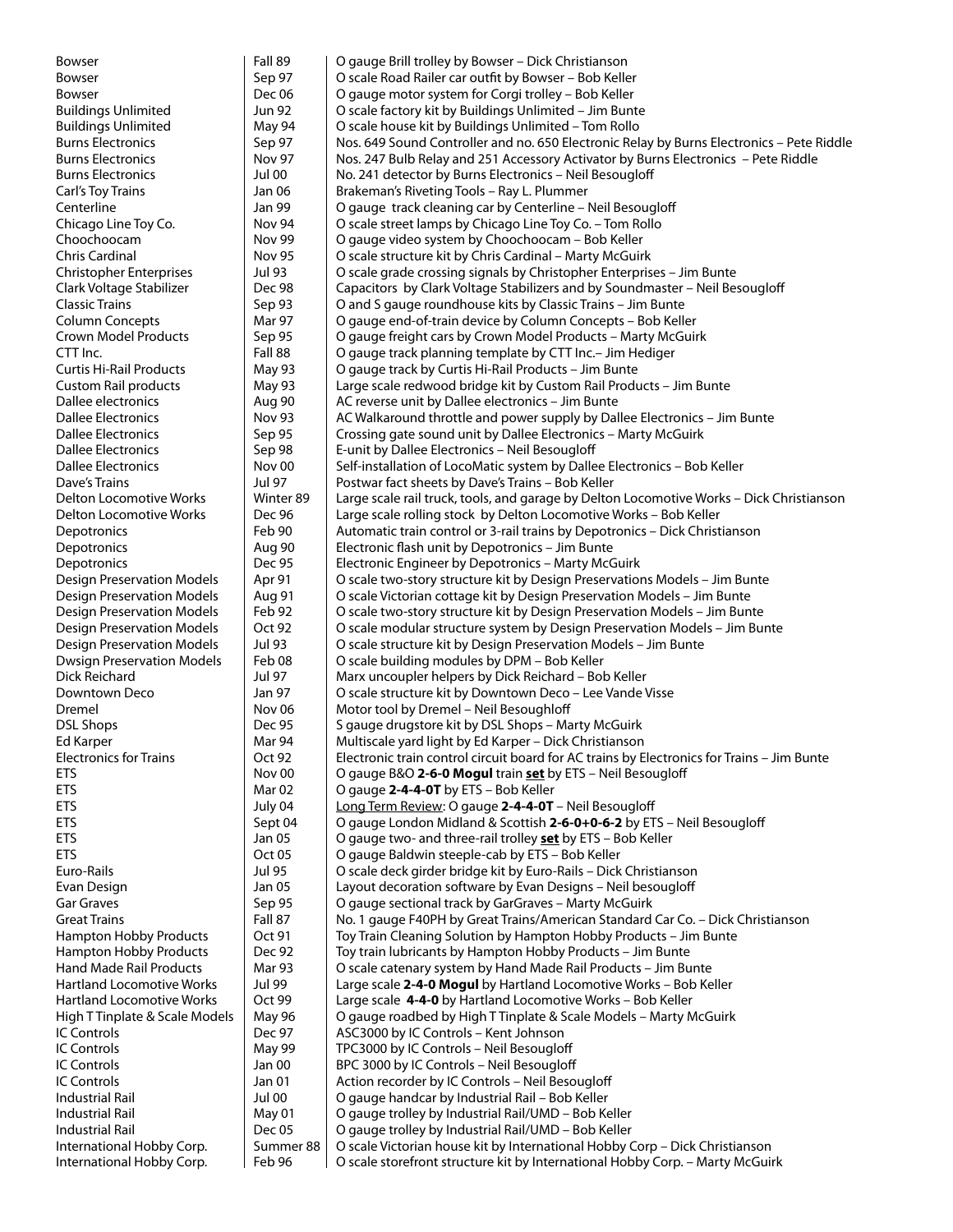| J and W Electronics    | May 05                      | BCR battery replacement - Bob Keller                                                                                                          |
|------------------------|-----------------------------|-----------------------------------------------------------------------------------------------------------------------------------------------|
| J and W Electronics    | Sep 07                      | Long Term Review: BCR - Neil besougloff                                                                                                       |
| Jack Pearce            | Feb 01                      | Custom vehicle lighting by Jack Pearce - Bob Keller                                                                                           |
| Jack Pearce            | July 05                     | Helicopter accessory by Jack Pearce - Bob Keller                                                                                              |
| JFPs Fun Stuff         | Dec 02                      | Standard gauge Repro Dorfan electric by JFP's Fun Stuff - Bob Keller                                                                          |
| <b>K&amp;S Scenery</b> | Jan 96                      | Trees by K&S Scenery - Marty McGuirk                                                                                                          |
| K-Line<br>K-Line       | Summer 88                   | O gauge MP15 by K-Line - Dick Christianson                                                                                                    |
| K-Line                 | Spring 89<br><b>Jun 90</b>  | O gauge Alco FA by K-Line - Dick Christianson                                                                                                 |
| K-Line                 | Oct 90                      | O gauge heavyweight passenger cars by K-Line – Dick Christianson<br>Update on O gauge heavyweight passenger cars by K-Line - Jim Bunte        |
| K-Line                 | Jun 91                      | O scale double-track signal bridge by K-Line - Jim Bunte                                                                                      |
| K-Line                 | Apr 92                      | O gauge Alaska RR maintenance <b>starter set</b> by K-Line – Jim Bunte                                                                        |
| K-Line                 | Jun 92                      | O gauge Budd RDC set by K-Line - Jim Bunte                                                                                                    |
| K-Line                 | Jan 93                      | O gauge TTAX articulated flatcar set by K-Line - Jim Bunte                                                                                    |
| K-Line                 | Mar 93                      | O gauge Pennsylvania RR steam <b>starter set</b> by K-Line – Jim Bunte                                                                        |
| K-Line                 | Jul 93                      | O gauge Hershey's <b>starter set</b> by K-Line - Jim Bunte                                                                                    |
| K-Line                 | <b>Nov 93</b>               | O scale refrigerator cars by K-Line - Jim Bunte                                                                                               |
| K-Line                 | Mar 94                      | O gauge circus cars by K-Line - Jim Bunte                                                                                                     |
| K-Line                 | May 94                      | O gauge Santa Fe Alco FA by K-Line - Dick Christianson                                                                                        |
| K-Line                 | Jul 94                      | O gauge circus train <b>set</b> by K-Line - Tom Rollo                                                                                         |
| K-Line                 | <b>May 95</b>               | O gauge diner and supermarket by K-Line - Marshall Poindexter                                                                                 |
| K-Line                 | <b>Nov 97</b>               | O gauge F7 A-B-A set by K-Line - Bob Keller                                                                                                   |
| K-Line                 | <b>Nov 98</b>               | O gauge BNSF GP38-2 by K-Line - Bob Keller                                                                                                    |
| K-Line                 | Mar 99                      | O gauge Holiday bears motorized unit by K-Line - Bob Keller                                                                                   |
| K-Line                 | May 99                      | O gauge NYC Hudson 4-6-4 Hudson by K-Line – Bob Keller                                                                                        |
| K-Line<br>K-Line       | Dec 00<br>Dec 00            | O gauge Amtrak F59 by K-Line – Bob Keller<br>O gauge die-cast metal rolling stock by K-Line - Bob Keller                                      |
| K-Line                 | Jan 01                      | O gauge Santa Fe 3400-class 4-6-2 Pacific by K-Line - Bob Keller                                                                              |
| K-Line                 | Sep 01                      | O gauge UP E-8 set by K-Line – Bob Keller                                                                                                     |
| K-Line                 | Sep 01                      | O gauge Amtrak F40 by K-Line - Bob Keller                                                                                                     |
| K-Line                 | Oct 01                      | O gauge PRR PA A-A set by K-Line - Bob Keller                                                                                                 |
| K-Line                 | Nov <sub>01</sub>           | O gauge NYC Alco RS-3 by K-Line - Bob Keller                                                                                                  |
| K-Line                 | Feb 02                      | O gauge PRR GG1 electric by K-Line - Bob Keller                                                                                               |
| K-Line                 | Mar 02                      | O gauge B6 0-6-0 by K-Line - Bob Keller                                                                                                       |
| K-Line                 | Mar 02                      | O gauge/large scale-sized track speeder by K-Line – Bob Keller                                                                                |
| K-Line                 | Jul 02                      | O gauge NYC Dreyfuss 4-6-4 Hudson by K-Line - Bob Keller                                                                                      |
| K-Line                 | Oct <sub>02</sub>           | O gauge PRR A5-class 0-4-0 by K-Line - Bob Keller                                                                                             |
| K-Line                 | Dec 02                      | O gauge Pennsylvania RR <b>starter set</b> by K-Line - Susan Vanselow                                                                         |
| K-Line                 | Jan 03                      | O gauge Freedom Train 4-8-4 Northern and Freedom Train car set by K-Line - Bob Keller                                                         |
| K-Line<br>K-Line       | Jan 03<br>May 03            | O gauge 1:64 scale <b>4-8-8-4 Big Boy</b> by K-Line – Bob Keller<br>Long Term Review: O gauge light 4-6-2 Pacific by K-Line - Neil Besougloff |
| K-Line                 | May 03                      | O gauge Starlite diner by K-Line - Bob Keller                                                                                                 |
| K-Line                 | May 03                      | O gauge Conrail paint shop by K-Line - Bob Keller                                                                                             |
| K-Line                 | May 03                      | O gauge operating coal dump car by K-Line – Bob Keller                                                                                        |
| K-Line                 | Jul 03                      | O gauge NYC 4-6-4 Hudson by K-Line - Bob Keller                                                                                               |
| K-Line                 | Oct <sub>03</sub>           | O gauge Southern and Penn. RR USRA 2-8-2 Mikado by K-Line - Bob Keller                                                                        |
| K-Line                 | Oct <sub>03</sub>           | O gauge operating camera car by K-Line - Neil Besougloff                                                                                      |
| K-Line                 | Nov <sub>03</sub>           | O gauge 1:58 scale C&O 2-6-6-6 Allegheny by K-Line - Bob Keller                                                                               |
| K-Line                 | Nov <sub>03</sub>           | O gauge Santa Fe F7 A-B-A set by K-Line - Bob Keller                                                                                          |
| K-Line                 | Nov <sub>03</sub>           | Long Term Review: O gauge Alco S2 by Lionel - Bob Keller                                                                                      |
| K-Line                 | Dec <sub>03</sub>           | O gauge Operation Iraqi Freedom starter <b>set</b> by K-Line - Bob Keller                                                                     |
| K-Line                 | Feb 04<br>Mar <sub>04</sub> | O gauge operating voltmeter car by K-Line - Bob Keller                                                                                        |
| K-Line<br>K-Line`      | May 04                      | O gauge Plymouth switcher by K-Line - Bob Keller<br>O gauge Fairbanks-Morse Train Master - Bob Keller                                         |
| K-Line                 | Oct 04                      | O gauge Boston & Albany 2-8-4 Berkshire by K-Line – Bob Keller                                                                                |
| K-Line                 | Feb 05                      | O gauge Pennsylvania RR K4s 4-6-2 Pacific - Bob Keller                                                                                        |
| K-Line                 | Mar <sub>05</sub>           | O gauge Lima Shay by K-Line - Neil Besougloff                                                                                                 |
| K-Line                 | Mar <sub>05</sub>           | O gauge GP7 diesel by K-Line - Bob Keller                                                                                                     |
| K-Line                 | July05                      | Long Term Review: O gauge scale Hudson - Bob Keller                                                                                           |
| K-Line                 | Oct 05                      | O gauge operating watchman shanty - Bob Keller                                                                                                |
| K-Line                 | Oct 05                      | O gauge operating speeder shed - Bob Keller                                                                                                   |
| K-Line                 | Nov <sub>05</sub>           | Long Term Review: Coke Bears by K-Line - Bob Keller                                                                                           |
| K-Line                 | Nov <sub>05</sub>           | Porter 0-4-0T by K-Line - Bob Keller                                                                                                          |
| K-Line                 | Nov <sub>05</sub>           | Milk Car, loader and unloader by K-Line - Bob Keller                                                                                          |
| K-Line                 | Dec 05                      | SuperStreets O gauge roadway by K-Line - Bob Keller                                                                                           |
| K-Line                 | Dec 05                      | O gauge EP-5 electric locomotive by K-Line - Bob Keller                                                                                       |
| K-Line<br>K-Line       | Jan 06<br>Mar <sub>06</sub> | O gauge Christmas <b>starter set</b> by K-Line - Bob Keller<br>O gauge F40 by K-Line - Bob Keller                                             |
| K-Line                 | Nov 06                      | O gauge 2-8-4 Berkshire by K-Line - Bob Keller                                                                                                |
|                        |                             |                                                                                                                                               |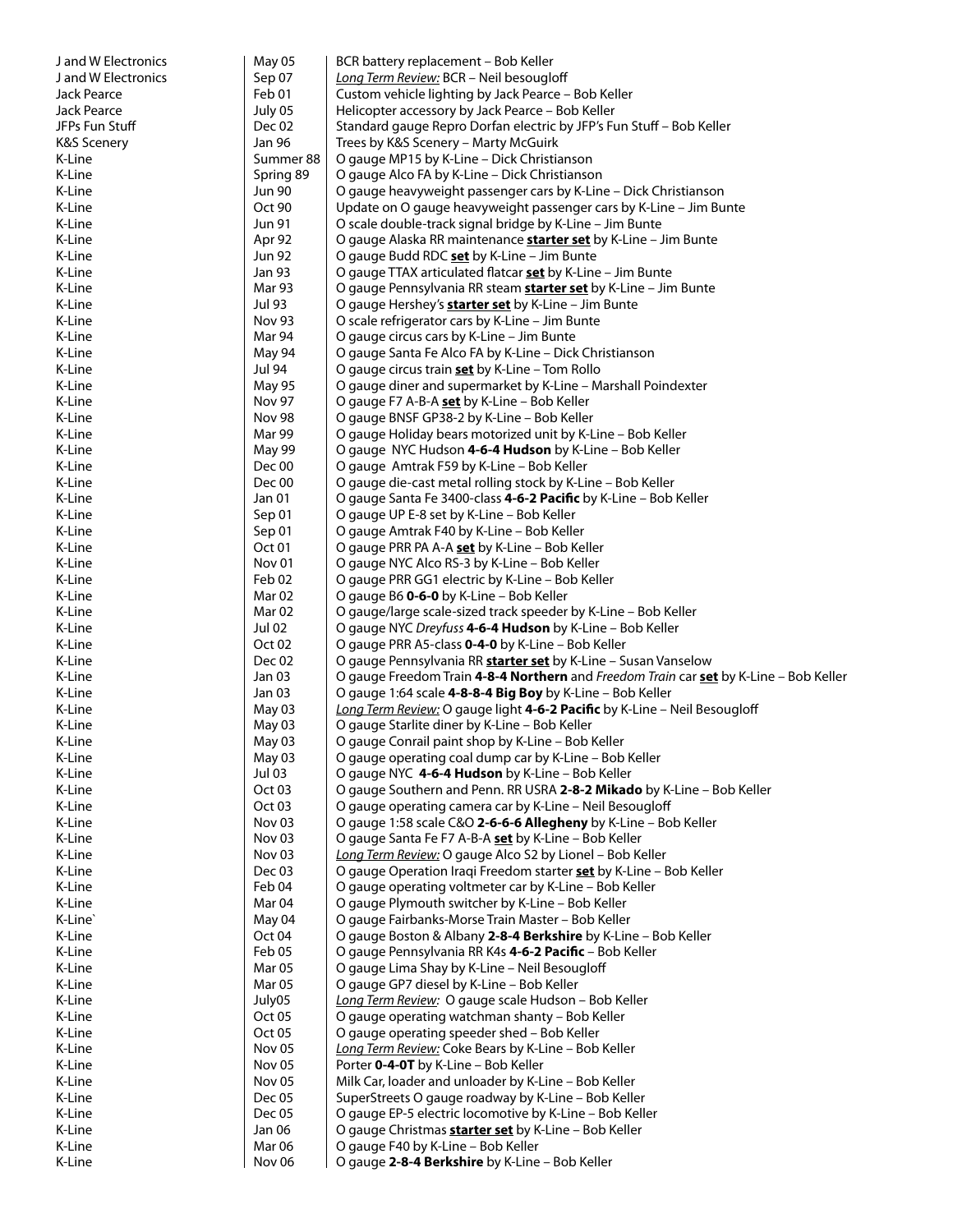| K-Line            | May 07           | Long Term Review O gauge EP5 electric - Bob Keller                                                                                           |
|-------------------|------------------|----------------------------------------------------------------------------------------------------------------------------------------------|
| Kalamazoo Trains  | Feb 90           | Large scale Civil War train sets by Kalamazoo Trains - Dick Christianson                                                                     |
| Korber Models     | Jul 95           | O scale tower kit by Korber Models - Marty McGuirk                                                                                           |
| Kramer Products   | Jan 03           | O gauge animations by Kramer Products – Roger Carp                                                                                           |
| Layouts Unlimited | May 95           | S gauge reproduction train shed by Layouts Unlimited - Marty McGuirk                                                                         |
| LB Enterprises    | Summer 89        | Toy train wheel puller by LB Enterprises - Gordon Odegard                                                                                    |
| LGB               | Spring 89        | Large scale 2-6-0 Mogul with sound by LGB - Russ Larson                                                                                      |
| LGB               | Apr 91           | Large scale train <b>set</b> by LGB - Jim Bunte                                                                                              |
| LGB               | Apr 92           | Large scale White Pass diesel by LGB - Jim Bunte                                                                                             |
| LGB               | Aug 92           | Large scale $0-4-0T$ by LGB - Jim Bunte                                                                                                      |
| LGB               | Mar 93           | Large scale beer car by LGB - Jim Bunte                                                                                                      |
| LGB               | <b>Nov 93</b>    | Large scale passenger car by LGB - Jim Bunte                                                                                                 |
| LGB               | Mar 94           | Large scale musical Coca-Cola boxcar by LGB - Jim Bunte                                                                                      |
| LGB<br>LGB        | Jul 94           | Large scale track cleaner train by LGB - Tom Rollo                                                                                           |
| LGB               | Sep 94<br>Jan 95 | Large scale switcher by LGB - Tom Rollo<br>Large scale remote control dump car by LGB - Tom Rollo                                            |
| LGB               | May 95           | Large scale "Fortuna Flyer" by LGB                                                                                                           |
| LGB               | <b>Nov 95</b>    | Large scale Uintah Ry 2-6-6-2 by LGB - Marty McGuirk                                                                                         |
| LGB               | Feb 96           | Large scale 0-4-4T steam locomotive by LGB - Marty McGuirk                                                                                   |
| LGB               | Feb 97           | Large scale Chloe 0-4-2 by LGB - Bob Keller                                                                                                  |
| LGB               | <b>May 98</b>    | Large scale F unit by LGB - Bob Keller                                                                                                       |
| Lionel            | Summer 88        | Large scale train set by Lionel - Andy Sperandeo                                                                                             |
| Lionel            | Spring 89        | O gauge Railscope system by Lionel - Dick Christianson                                                                                       |
| Lionel            | Summer 89        | O scale plastic building kits by Lionel - Dick Christianson                                                                                  |
| Lionel            | Fall 89          | O gauge Also RS-3 by Lionel - Dick Christianson                                                                                              |
| Lionel            | Aug 90           | O scale operating intermodal crane by Lionel - Jim Bunte                                                                                     |
| Lionel            | Dec 90           | O gauge Santa Fe <b>starter set</b> by Lionel - Jim Bunte                                                                                    |
| Lionel            | Feb 91           | O gauge NYC 4-8-2 Mohawk by Lionel - Jim Bunte                                                                                               |
| Lionel            | Jun 91           | Large scale GP7 by Lionel - Jim Bunte                                                                                                        |
| Lionel            | <b>Jun 91</b>    | O scale operating log loader by Lionel - Jim Bunte                                                                                           |
| Lionel            | Aug 91           | O gauge Burro Crane by Lionel - Jim Bunte                                                                                                    |
| Lionel            | Dec 91           | O gauge Santa Fe F3 A-B-A and passenger car <b>set</b> Lionel - Jim Bunte                                                                    |
| Lionel            | Dec 91           | Standard gauge reproduction Blue Comet set by Lionel - Jim Bunte                                                                             |
| Lionel            | Dec 91           | Animated Billboard by Lionel - Jim Bunte                                                                                                     |
| Lionel            | Feb 92           | O gauge Frisco diesel freight <b>set</b> by Lionel - Jim Bunte                                                                               |
| Lionel            | <b>Jun 92</b>    | O gauge Pennsylvania RR <b>S2 6-8-6 Turbine</b> by Lionel – Jim Bunte                                                                        |
| Lionel            | <b>Jun 92</b>    | O gauge Disney hi-cube boxcars by Lionel - Jim Bunte                                                                                         |
| Lionel            | <b>Jun 92</b>    | O gauge unibody tank car by Lionel - Jim Bunte                                                                                               |
| Lionel            | Aug 92           | O scale lift bridge by Lionel - Jim Bunte                                                                                                    |
| Lionel            | Oct 92           | O gauge Budd Canadian National RDC outfit by Lionel - Jim Bunte                                                                              |
| Lionel            | Oct 92           | S gauge American Flyer New Haven EP5 by Lionel - Jim Bunte                                                                                   |
| Lionel<br>Lionel  | Dec 92<br>Jan 93 | Pennsylvania RR GG1 electric locomotive by Lionel - Jim Bunte<br>O gauge die-cast metal <b>Shay</b> locomotive by Lionel – Dick Christianson |
| Lionel            | Jan 93           | O gauge Southern Ry. 2-8-2 Mikado by Lionel – Jim Bunte                                                                                      |
| Lionel            | <b>Jan 93</b>    | O gauge Rio Grande PA set by Lionel - Jim Bunte                                                                                              |
| Lionel            | Mar 93           | Lionel Norfolk Southern Dash 8 train set by Lionel - Jim Bunte                                                                               |
| Lionel            | Mar 93           | O gauge Northern Pacific 4-8-4 Northern by Lionel - Roger Carp                                                                               |
| Lionel            | May 93           | O gauge diesel switcher by Lionel - Jim Bunte                                                                                                |
| Lionel            | <b>Jul 93</b>    | O gauge diesel servicing facility by Lionel - Jim Bunte                                                                                      |
| Lionel            | <b>Jan 94</b>    | Large scale Thomas the Tank engine 0-6-0 starter set by Lionel - Jim Bunte                                                                   |
| Lionel            | <b>Jan 94</b>    | Operating display base for locomotives by Lionel - Jim Bunte                                                                                 |
| Lionel            | Mar 94           | O gauge Santa Fe starter set by Lionel - Jim Bunte                                                                                           |
| Lionel            | May 94           | O gauge Santa Fe (blue) F3 by Lionel - Dick Christianson                                                                                     |
| Lionel            | Jul 94           | O gauge maxi-stack container cars by Lionel - Tom Rollo                                                                                      |
| Lionel            | Sep 94           | O gauge Fairbanks-Morse Train master diesel by Lionel - Tom Rollo                                                                            |
| Lionel            | Sep 94           | O gauge operating ice station by Lionel - Tom Rollo                                                                                          |
| Lionel            | Nov 94           | O gauge Crayola starter set by Lionel - Allan Miller                                                                                         |
| Lionel            | Jan 95           | TrainMaster command control system by Lionel - Dick Christianson                                                                             |
| Lionel            | <b>May 95</b>    | O gauge Conrail SD60M by Lionel - Marty McGuirk                                                                                              |
| Lionel            | May 95           | O scale operating oil derrick by Lionel - Marshall Poindexter                                                                                |
| Lionel            | Jul 95           | O gauge Norfolk & western J-class 4-8-4 Northern by Lionel - Marty McGuirk                                                                   |
| Lionel            | Jul 95           | Large scale Isle of Sodor playset by Lionel - Marty McGurik                                                                                  |
| Lionel            | Sep 95           | O gauge RailSounds tender by Lionel - Marty McGurik                                                                                          |
| Lionel            | Dec 95           | O gauge Chicago & North Western Dash-8 by Lionel - Marty McGuirk                                                                             |
| Lionel            | Dec 95<br>Jan 96 | O scale operating control tower by Lionel - Marshall Poindexter                                                                              |
| Lionel<br>Lionel  | Feb 96           | O gauge Western Maryland service station special by Lionel - Marty McGuirk<br>O gauge O-31 switches by Lionel - Kent Johnson                 |
| Lionel            | Feb 96           | O gauge hi-rail truck by Lionel - Marshall Poindexter                                                                                        |
| Lionel            | May 96           | O gauge SD50 diesel by Lionel - Marty McGuirk                                                                                                |
|                   |                  |                                                                                                                                              |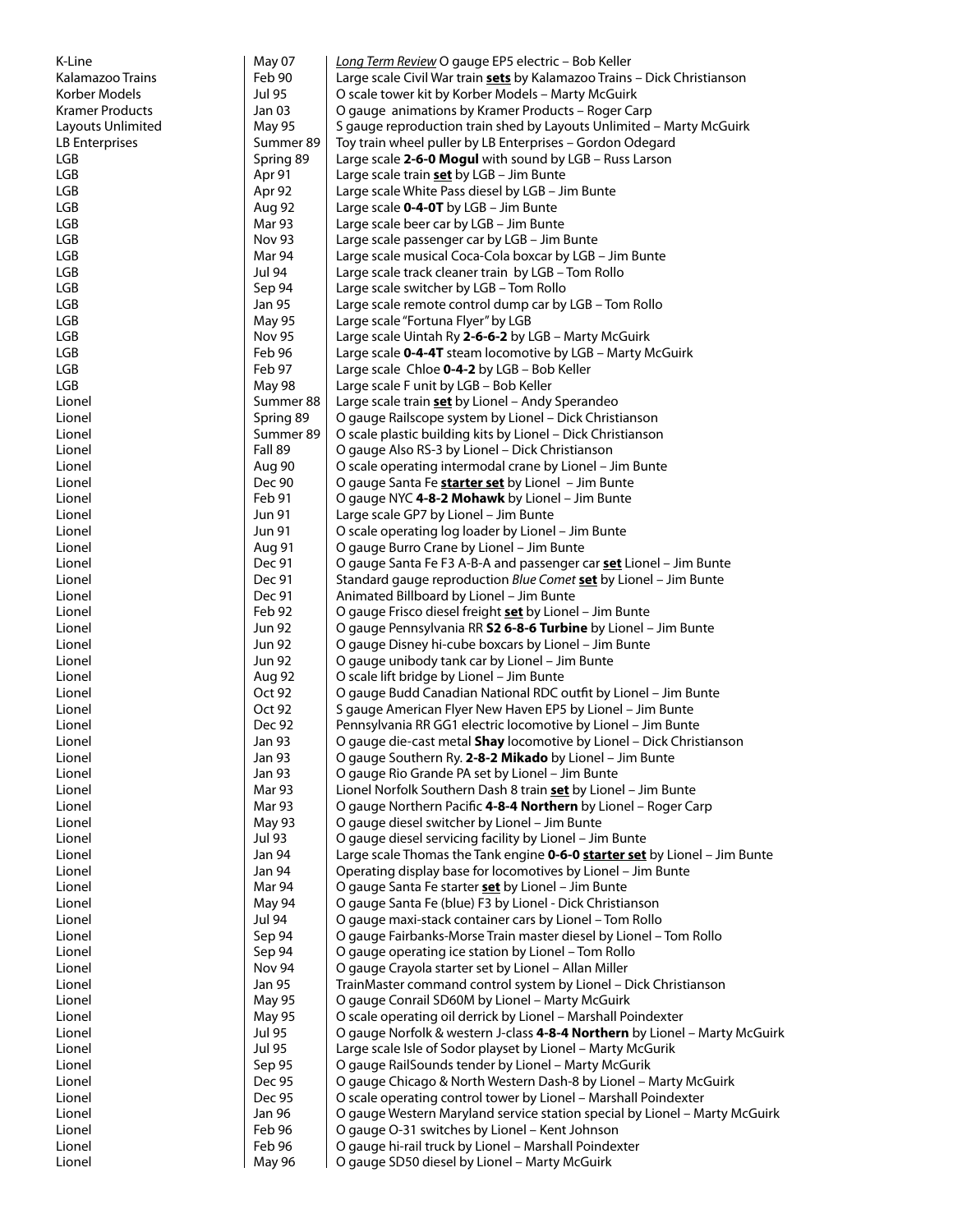| Lionel           | <b>Jul 96</b>                          | O gauge C&O 4-6-4 Hudson by Lionel - Marty McGuirk                                                                           |
|------------------|----------------------------------------|------------------------------------------------------------------------------------------------------------------------------|
| Lionel           | Nov 96                                 | O gauge F3 A-B-A w/RailSounds & TMCC by Lionel - Bob Keller                                                                  |
| Lionel           | Dec 96                                 | O gauge 18044 4-6-2 Pacific (PRR & Southern) by Lionel - Bob Keller                                                          |
| Lionel           | Dec 96                                 | O gauge 19825 Generator car by Lionel - Bob Keller                                                                           |
| Lionel           | Feb 97<br>Mar 97                       | O gauge no. 164 Log Loader by Lionel - Bob Keller                                                                            |
| Lionel<br>Lionel | Mar 97                                 | O gauge no. 2380 GP9 by Lionel - Bob Keller<br>O scale no. 138 Tower by Lionel - Bob Keller                                  |
| Lionel           | <b>May 97</b>                          | O gauge Commodore Vanderbilt 4-6-4 Hudson by Lionel - Bob Keller                                                             |
| Lionel           | Nov 97                                 | O gauge no.55 tie-jector by Lionel - Bob Keller                                                                              |
| Lionel           | Feb 98                                 | O gauge no. 145 Ambush shack by Lionel - Bob Keller                                                                          |
| Lionel           | Mar 98                                 | Preschool train set by Lionel - Carl Swanson                                                                                 |
| Lionel           | <b>Jul 98</b>                          | O gauge Bascule bridge by Lionel - Bob Keller                                                                                |
| Lionel           | Sep 98                                 | O gauge Alco PA1 by Lionel - Bob Keller                                                                                      |
| Lionel           | Dec 98                                 | O gauge Phantom locomotive by Lionel - Bob Keller                                                                            |
| Lionel           | Mar 99                                 | O gauge SP 4-8-4 Northern by Lionel - Bob Keller                                                                             |
| Lionel           | Mar 99                                 | O gauge Firecar by Lionel - Bob Keller                                                                                       |
| Lionel           | Jul 99                                 | O gauge Culvert loader by Lionel - Bob Keller                                                                                |
| Lionel           | Sep 99                                 | O gauge reproduction 6250 NW2 by Lionel - Bob Keller                                                                         |
| Lionel           | Oct 99<br>Dec 99                       | O gauge steam sound boxcar by Lionel - Neil Besougloff                                                                       |
| Lionel<br>Lionel | Feb 00                                 | O gauge NYC 4-6-4 Hudson by Lionel - Bob Keller<br>O gauge C&O 2-6-6-6 Allegheny by Lionel - Bob Keller                      |
| Lionel           | Feb 00                                 | Gantry crane by Lionel - Terry Thompson                                                                                      |
| Lionel           | Mar <sub>00</sub>                      | Sound dispatch station by Lionel - Bob Keller                                                                                |
| Lionel           | May 00                                 | O gauge Union Pacific 4-8-8-4 Big Boy by Lionel - Bob Keller                                                                 |
| Lionel           | <b>Jul 00</b>                          | O gauge SD60 by Lionel - Bob Keller                                                                                          |
| Lionel           | Sep 00                                 | O gauge EMD FT diesel by Lionel - Bob Keller                                                                                 |
| Lionel           | Oct 00                                 | O gauge no. 500 operating hobby shop by Lionel - Bob Keller                                                                  |
| Lionel           | Oct <sub>00</sub>                      | ONLINE REVIEW: A-class 2-6-6-4 by Lionel – Bob Keller                                                                        |
| Lionel           | Nov <sub>00</sub>                      | O gauge Alco C-420 by Lionel - Bob Keller                                                                                    |
| Lionel           | Dec 00                                 | O gauge unskirted PRR T1 4-4-4-4 Duplex by Lionel - Bob Keller                                                               |
| Lionel           | Jan 01                                 | O gauge Burlington Route starter <b>set</b> with RailSounds by Lionel - Bob Keller                                           |
| Lionel           | Feb 01                                 | O gauge Westside Lumber Shay by Lionel - Bob Keller                                                                          |
| Lionel<br>Lionel | Mar 01<br>May 01                       | O gauge UP 4-6-6-4 Challenger by Lionel - Bob Keller<br>O gauge B&O 4-4-2 Atlantic by Lionel - Bob Keller                    |
| Lionel           | May 01                                 | O gauge UP 2-8-0 by Lionel - Bob Keller                                                                                      |
| Lionel           | May 01                                 | O gauge no. 463 atomic power plant by Lionel – Bob Keller                                                                    |
| Lionel           | <b>Jul 01</b>                          | Long Term Review: O gauge Phantom by Lionel - Neil Besougloff                                                                |
| Lionel           | Sep 01                                 | O gauge NYC Alco RS-11 by Lionel - Bob Keller                                                                                |
| Lionel           | Sep 01                                 | O gauge reproduction 456 coal ramp by Lionel - Roger Carp                                                                    |
| Lionel           | Oct 01                                 | O gauge New Haven 4-8-2 Mountain by Lionel - Bob Keller                                                                      |
| Lionel           | Oct 01                                 | O gauge no. 264 forklift platform by Lionel - Roger Carp                                                                     |
| Lionel           | Oct-01                                 | 180-watt ZW transformer by Lionel - Neil Besougloff                                                                          |
| Lionel           | Nov 01                                 | Long Term Review: O gauge SD50 by Lionel - Neil Besougloff                                                                   |
| Lionel           | Dec 01                                 | Long Term Review: O gauge Lionel GP7/GP9 - Bob Keller                                                                        |
| Lionel<br>Lionel | Dec 01<br>Jan 02                       | O gauge "last Made in USA 2-8-4 Berkshire by Lionel - Bob Keller<br>O gauge overpass with speedometer by Lionel - Bob Keller |
| Lionel           | Feb 02                                 | O gauge reproduction no. 38 water tower by Lionel - Roger Carp                                                               |
| Lionel           | Mar <sub>02</sub>                      | Long Term Review: O gauge Commodore Vanderbilt by Lionel - Bob Keller                                                        |
| Lionel           | May 02                                 | O gauge C&O 2-10-4 Texas by Lionel - Bob Keller                                                                              |
| Lionel           | May 02                                 | O scale lighthouse by Lionel - Roger Carp                                                                                    |
| Lionel           | May 02                                 | O gauge carousel by Lionel - Roger Carp                                                                                      |
| Lionel           | <b>Jul 02</b>                          | O gauge Burlington Route GE U30C by Lionel - Bob Keller                                                                      |
| Lionel           | Jul 02                                 | Long Term Review: O gauge PRR Train Master by Lionel - Bob Keller                                                            |
| Lionel           | <b>Jul 02</b>                          | O gauge N&W J-class 4-8-4 Northern by Lionel - Bob Keller                                                                    |
| Lionel           | Oct <sub>02</sub>                      | O gauge Santa Fe Y3-class 2-8-8-2 by Lionel - Bob Keller                                                                     |
| Lionel           | Nov <sub>02</sub><br>Nov <sub>02</sub> | Long Term Review: O gauge Alco C-420 by Lionel - Bob Keller                                                                  |
| Lionel<br>Lionel | Nov <sub>02</sub>                      | O gauge UP Veranda turbine by Lionel - Bob Keller<br>O gauge reproduction no. 59 switcher by Lionel - Bob Keller             |
| Lionel           | Dec 02                                 | O gauge NYC SD80MAC by Lionel - Bob Keller                                                                                   |
| Lionel           | Jan 03                                 | O gauge C&NW 4-6-0 by Lionel - Bob Keller                                                                                    |
| Lionel           | Jan 03                                 | O gauge Pennsy K4 4-6-2 Pacific freight set by Lionel - Bob Keller                                                           |
| Lionel           | Feb 03                                 | Standard gauge Commodore Vanderbilt 4-6-4 Hudson outfit by Lionel - Bob Keller                                               |
| Lionel           | Mar <sub>03</sub>                      | O gauge LionMaster PRR T1 4-4-4-4 by Lionel - Bob Keller                                                                     |
| Lionel           | Mar <sub>03</sub>                      | Long Term Review: O gauge starter set 4-4-2 Atlantic by Lionel - Bob Keller                                                  |
| Lionel           | Mar <sub>03</sub>                      | O gauge Southern Ry E6 by Lionel - Bob Keller                                                                                |
| Lionel           | May 03                                 | O gauge Santa Fe F3 by Lionel - Bob Keller                                                                                   |
| Lionel           | May 03                                 | O gauge UP SD40-2 by Lionel - Bob Keller                                                                                     |
| Lionel           | Jul 03                                 | O gauge LionMaster WM 4-6-6-4 Challenger by Lionel - Bob Keller                                                              |
| Lionel           | <b>Jul 03</b>                          | O gauge refrigerator car by Lionel - Bob Keller                                                                              |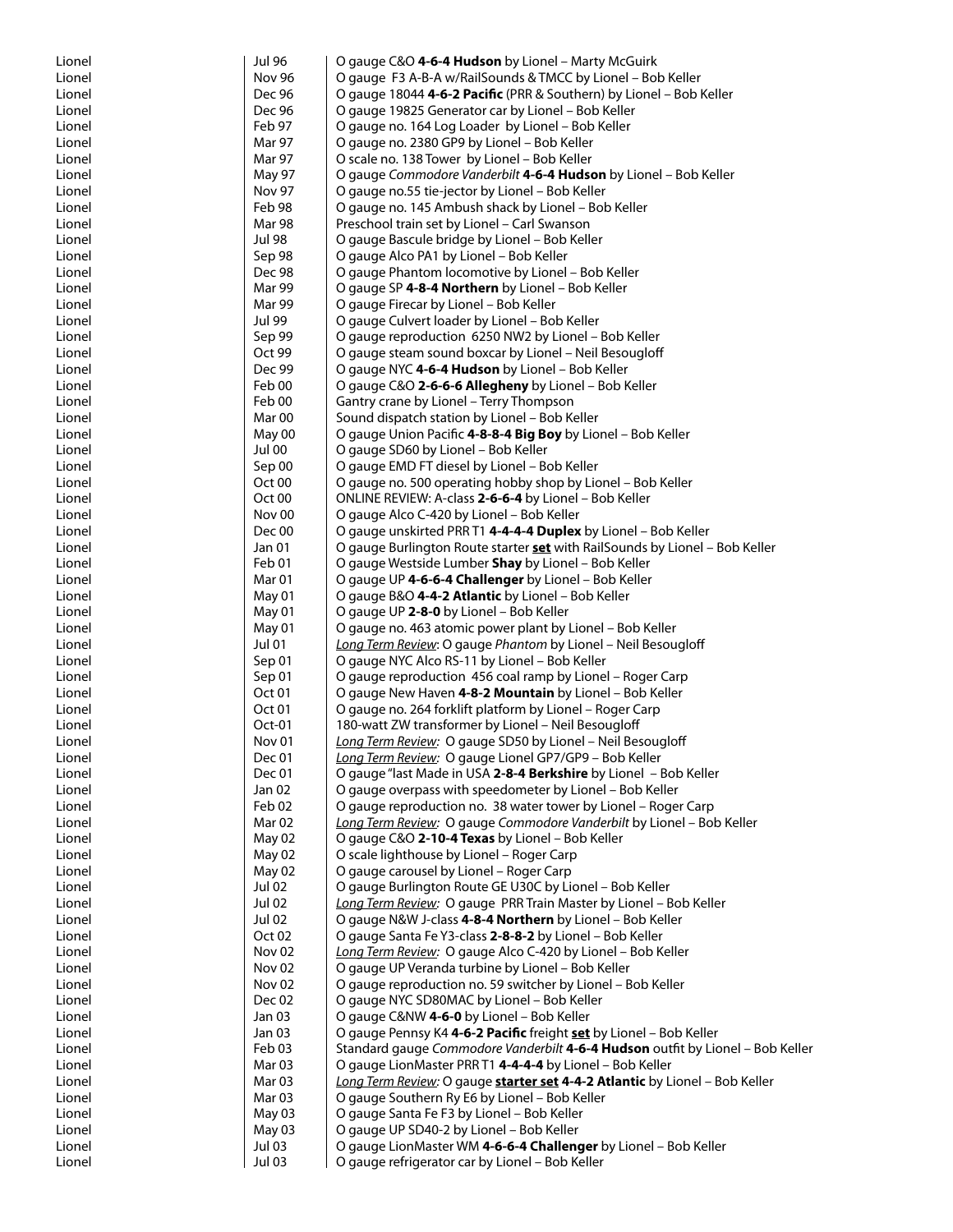| Lionel              | Sep 03                       | Long Term Review: O gauge B&O 4-4-2 Atlantic by Lionel - Neil Besougloff       |
|---------------------|------------------------------|--------------------------------------------------------------------------------|
| Lionel              | Sep 03                       | O gauge FasTrack system by Lionel - Bob Keller                                 |
| Lionel              | Oct <sub>03</sub>            | O gauge Missouri-Kansas-Texas Alco FA set by Lionel - Bob Keller               |
| Lionel              | Nov <sub>03</sub>            | O gauge New Haven H16-44 diesel by Lionel - Bob Keller                         |
| Lionel              | Nov <sub>03</sub>            | O gauge Northern Pacific Alco S-4 switcher by Lionel - Bob Keller              |
| Lionel              | Nov <sub>03</sub>            | O gauge Great Train Robbery 4-4-0 set by Lionel - Jim Riccioli                 |
| Lionel              | Dec 03                       | O gauge traditional size 2-8-4 Berkshire by Lionel - Bob Keller                |
| Lionel              | Jan 04                       | O gauge traditional sized NYC 4-6-4 Hudson by Lionel - Bob Keller              |
| Lionel              | Jan 04                       | O gauge reproduction missile launch <b>set</b> by Lionel – Roger Carp          |
| Lionel              | Feb 04                       | O gauge GP30 diesel by Lionel - Bob Keller                                     |
| Lionel              | Oct 04                       | O gauge Camelback 4-6-0 by Lionel - Bob Keller                                 |
| Lionel              | Oct 04                       | S/O gauge Flyer no. 7557 station by Lionel - Roger Carp                        |
| Lionel              | Oct <sub>04</sub>            | S/O gauge Flyer no. 789 baggage smasher by Lionel - Roger Carp                 |
| Lionel              | Nov <sub>04</sub>            | O gauge Virginian 2-8-4 Berkshire by Lionel - Bob Keller                       |
| Lionel              | Nov <sub>04</sub>            | Long Term Review: O gauge U30C by Lionel - Bob Keller                          |
| Lionel              | Nov <sub>04</sub>            | O/S gauge log loader by Lionel – Roger Carp                                    |
| Lionel              | Dec 04                       | O gauge 0-6-0T by Lionel - Bob Keller                                          |
| Lionel              | Dec 04                       | O/S gauge saw mill by Lionel - Roger Carp                                      |
| Lionel              | Jan 05                       | O gauge track speeder by Lionel - Bob Keller                                   |
| Lionel              | Jan 05                       | O gauge Polar Express 2-8-4 Berkshire starter set - Bob Keller                 |
| Lionel              | Feb 05                       | O gauge SD80MAC by Lionel - Bob Keller                                         |
| Lionel              | Mar <sub>05</sub>            | S gauge Flyer Baldwin switcher - Bob Keller                                    |
| Lionel              | Oct 05                       | O gauge CP Rail train set - Kent Johnson                                       |
| Lionel              | Feb 06                       | O gauge gang car by Lionel - Bob Keller                                        |
| Lionel              | Mar 06                       | O gauge 0-4-0 by Lionel - Bob keller                                           |
| Lionel<br>Lionel    | Mar 06<br><b>Mar 06</b>      | Long Term review: Camelback - Neil Besougloff                                  |
| Lionel              | May 06                       | O gauge Simpsons car - Bob Keller<br>Long Term Review: 2380 GP9 - Bob Keller   |
| Lionel              |                              | NYC S-2 electric locomotive by Lionel - Bob Keller                             |
| Lionel              | July 06<br>Oct <sub>06</sub> | Long-Term Review: SD80MAC - Bob Keller                                         |
| Lionel              | Oct <sub>06</sub>            | Hotbox car - Bob Keller                                                        |
| Lionel              | Nov 06                       | Long-term Review: American Flyer Baldwin - Bob Keller                          |
| Lionel              | Dec 06                       | O gauge SD40T-2 by Lionel - Bob Keller                                         |
| Lionel              | Dec 06                       | Long-Term review: CP Rail grain train set - Kent Johnson                       |
| Lionel              | Jan 07                       | O gauge crane and boom car by Lionel – Kent Johnson                            |
| Lionel              | Feb 07                       | S gauge <b>0-6-0T</b> by Lionel – Bob Keller                                   |
| Lionel              | Mar 07                       | O gauge NASCAR <b>starter set</b> by Lionel – Bob Keller                       |
| Lionel              | May 07                       | O gauge LionMaster Cab-Forward 4-8-8-2 by Lionel - Bob Keller                  |
| Lionel              | Jul 07                       | O gauge Hiawatha 4-4-2 by Lionel - Bob Keller                                  |
| Lionel              | <b>Jul 07</b>                | O gauge Hiawatha car set by Lionel - Bob Keller                                |
| Lionel              | Sep 07                       | O gauge Amtrak diner with sound by Lionel - Kent Johnson                       |
| Lionel              | Sep 07                       | S gauge Flyer 4-8-4 by Lionel - Bob Keller                                     |
| Lionel              | Feb 08                       | O gauge Hogwarts Express by Lionel - Bob Keller                                |
| Lionel              | Mar 08                       | O gauge PWC set by Lionel – Steve Garafalo                                     |
| Lionel              | May 08                       | Legacy System by Lionel - Bob Keller & Kent Johnson                            |
| Lionel              | Sept 08                      | O gauge Union Pacific 4-8-4 by Lionel - Bob Keller                             |
| Lionel              | Nov <sub>08</sub>            | O gauge Great Northern GP7 diesel by Lionel - Bob Keller                       |
| Lionel              | Jan 09                       | O gauge 0-8-0 by Lionel - Bob Keller                                           |
| Lionel              | Jan 09                       | O gauge Superstreets set by K-Line by Lionel (FEATURE) - Bob keller            |
| Lionel              | Feb 09                       | O gauge Union Pacific SD70ACe by Lionel - Bob Keller                           |
| Lionel              | Mar 09                       | O gauge boxcab electric by K-Line by Lionel - Bob Keller                       |
| Lionel              | May 09                       | O gauge North Shore interurban set by K-Line by Lionel - Bob Keller            |
| Lionel              | July 09                      | O gauge Postwar-style Train Master set by Lionel - Bob Keller                  |
| Lionel              | Sep 09                       | O gauge Postwar-style GG! by Lionel - Bob Keller                               |
| Lionel              | Jan 10                       | O gauge Dash 8 40-BW diesel by Lionel - Bob Keller                             |
| Lionel              | Feb 10                       | O gauge UK-outline Christmas 4-6-0 by Lionel - Bob Keller                      |
| Lionel              | Feb 10                       | O gauge snow blower by Lionel - Bob Keller                                     |
| Lionel              | May 10                       | O gauge HHP set by Lionel - Bob Keller                                         |
| Lionel              | July 10                      | O gauge NH Conv Classics set by Lionel - Bob Keller                            |
| Lionel              | Nov 10                       | O gauge jet-powered RDC by Lionel - Bob Keller                                 |
| Lledo               | <b>Jan 93</b>                | 1:64 scale vehicles by Lledo - Jim Bunte                                       |
| Macintory           | Dec 90                       | Collector software for Macintosh Computer by Macintory - Jim Bunte             |
| Mainline Industries | Feb 99                       | 600-watt transformer by Mainline Industries - Bob Keller                       |
| Mainline Mugs       | Sep 01                       | UP coffee mugs by Mainline Mugs - Bob Keller                                   |
| Marklin             | Fall 88                      | No. 1 gauge Prussian State Railways train by Marklin - Dick Christianson       |
| Marklin             | May 93                       | No. 1 gauge Prussian Railways steam train by Marklin - Jim Bunte               |
| Marklin             | Jan 96                       | Large scale "Maxi-line" train <b>starter set</b> by Marklin - Marty Poindexter |
| Marklin             | <b>Nov 96</b>                | Large scale remote control system by Marklin - Bob Keller                      |
| Marklin             | Sep 97                       | Large scale F7 by Marklin - Bob Keller                                         |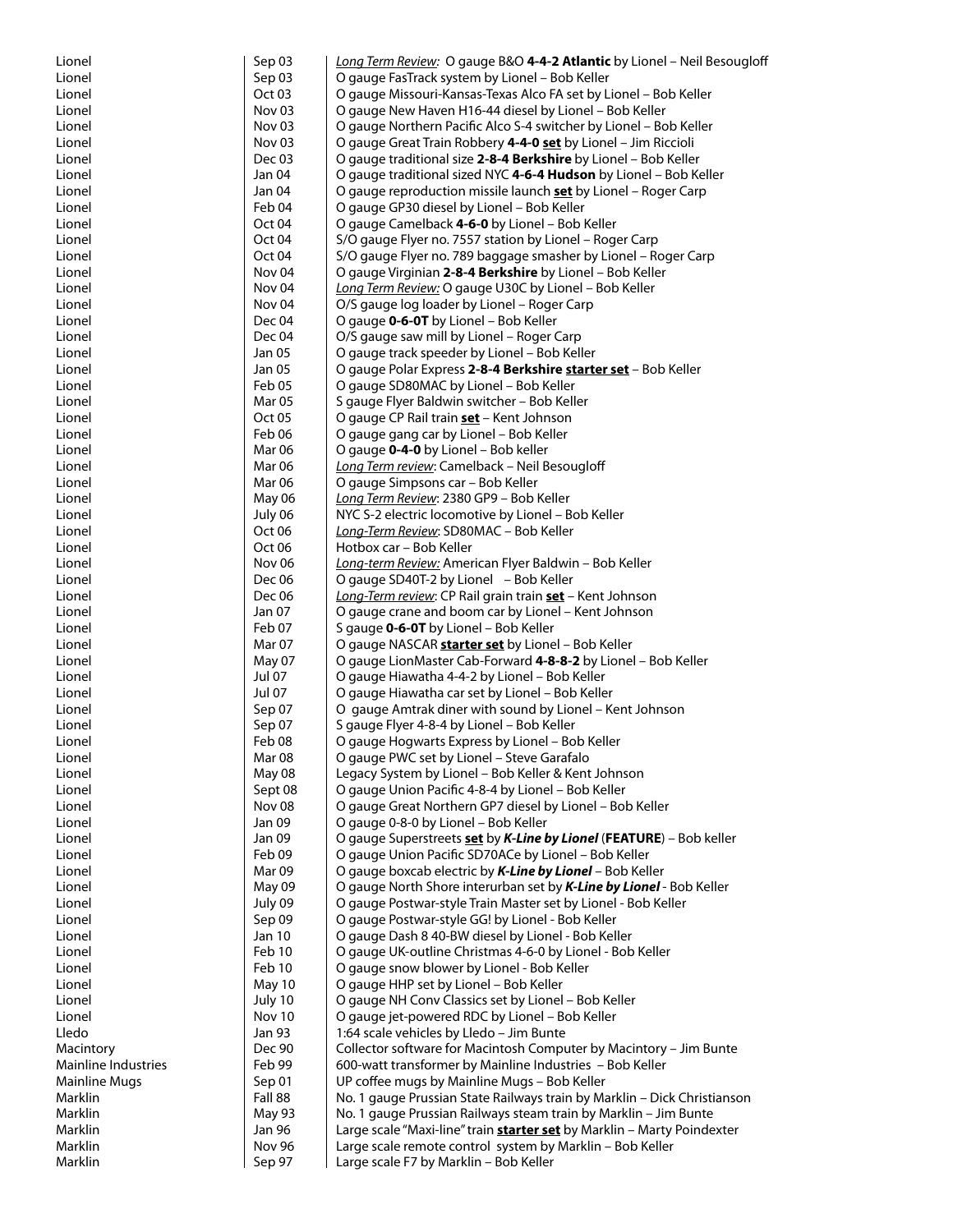| Marklin                                    | <b>Jan 99</b>     | Large scale 2-6-0 Mogul by Marklin - Bob Keller                                                                                                |
|--------------------------------------------|-------------------|------------------------------------------------------------------------------------------------------------------------------------------------|
| Marx                                       | <b>Nov 95</b>     | O gauge tinplate train set by Marx - Marty McGuirk                                                                                             |
| Marx                                       | Sep 96            | O gauge train set by Marx - Bob Keller                                                                                                         |
| Marx                                       | Mar 98            | O gauge elevated train outfit by Marx - Bob Keller                                                                                             |
| Marx                                       | Jan 99            | O gauge Tin Town structure kit by Marx - Neil Besougloff                                                                                       |
| Marx                                       | May 01            | O gauge trolley car by Marx - Bob Keller                                                                                                       |
| Marx                                       | Feb 02            | Long Term Review: O gauge 2-4-2 locomotive by Marx - Bob Keller                                                                                |
| Marx                                       | Feb 03            | O gauge Thor motorized unit by Marx - Bob Keller                                                                                               |
| Meccano                                    | Aug 92            | Erector set by Meccano - Jim Bunte                                                                                                             |
| Metcalfe Models                            | Sep 03            | O scale cardstock freight shed kit by Metcalfe Models - Bob Keller                                                                             |
| Microsoft                                  | Dec 01            | Train Simulator software by Microsoft - Susan Vanselow                                                                                         |
| <b>Midwest Products</b>                    | Mar <sub>02</sub> | O scale sign kits (three mfgrs) - Neil Besougloff                                                                                              |
| Model Die Casting                          | Aug 90            | No. 1 gauge refrigerator car by Model Die Casting - Jim Bunte                                                                                  |
| Model Die Casting                          | Fall 87<br>Dec 90 | No. 1 gauge track speeder by Model Die Casting – Dick Christianson                                                                             |
| Model Power Corp.<br>Model Rectifier Corp. | Apr 90            | Large scale block signal by Model Power - Jim Bunte                                                                                            |
| Model Rectifier Corp.                      | Jan 98            | AC Dualpower O27 transformer by Model Rectifier Corp. - Don H. Hansen<br>AC DualPower O27 transformer by Model Rectifier Corp. - Bob Keller    |
| Model Rectifier Corp.                      | Sep 99            | Throttle Pack O27 transformer by Model Rectifier Corp. - Bob Keller                                                                            |
| Model Rectifier Corp.                      | <b>Jul 01</b>     | Sound Station 312 by Model Rectifier Corp. - Neil Besougloff                                                                                   |
| Model Rectifier Corp.                      | Sep 02            | Pure Power AC transformer by Model Rectifier Corp. - Bob Keller                                                                                |
| Model Rectifier Corp.                      | Mar 04            | 270-watt AC transformer by Model Rectifier Corp. - Bob Keller                                                                                  |
| Model Rectifier Corp.                      | Feb 10            | 64-watt Throttlemaster transformer by MRC - Bob Keller                                                                                         |
| <b>Moondog Express</b>                     | Aug 91            | O gauge track planning cardstock template set by Moondog Express - Jim Bunte                                                                   |
| <b>Moondog Express</b>                     | Aug 92            | O scale rubber road system by Moondog Express - Jim Bunte                                                                                      |
| <b>MTH</b>                                 | Fall 88           | O gauge reproduction no. 263E by MTH - Dick Christianson                                                                                       |
| <b>MTH</b>                                 | Nov 93            | O gauge GE Dash 8 locomotive by MTH - Jim Bunte                                                                                                |
| <b>MTH</b>                                 | Nov 94            | O gauge Alco PA outfit by MTH - Dick Christianson                                                                                              |
| <b>MTH</b>                                 | <b>Mar 95</b>     | O gauge Soo Line SD60M by MTH - Marty McGuirk                                                                                                  |
| <b>MTH</b>                                 | <b>Jul 95</b>     | O gauge Fairbanks-Morse H-10-44 diesel by MTH - Marty McGurik                                                                                  |
| <b>MTH</b>                                 | <b>Dec 95</b>     | O gauge Texas Special F3 A-B-A set by MTH - Dick Christianson                                                                                  |
| <b>MTH</b>                                 | Feb 96            | O gauge "Rail King" Santa Fe steam <b>set</b> by MTH - Marty McGuirk                                                                           |
| <b>MTH</b>                                 | Mar 96            | O gauge Chessie System EMD SD9 by MTH - Marty McGuirk                                                                                          |
| <b>MTH</b>                                 | <b>Nov 96</b>     | O gauge RailKing N&W J-class 4-8-4 Northern by MTH - Bob Keller                                                                                |
| <b>MTH</b>                                 | Jan 97            | O gauge RailKing Challenger 4-6-6-4 Challenger by MTH - Bob Keller                                                                             |
| <b>MTH</b>                                 | Feb 97            | O gauge RailKing Amtrak Dash-8 by MTH - Bob Keller                                                                                             |
| <b>MTH</b>                                 | May 97            | O gauge structure by MTH - Bob Keller                                                                                                          |
| <b>MTH</b>                                 | <b>Jul 97</b>     | O gauge repro 151/153 signals by MTH - Bob Keller                                                                                              |
| <b>MTH</b>                                 | Sep 97            | O gauge RailKing FEC Passenger set by MTH - Bob Keller                                                                                         |
| <b>MTH</b>                                 | Dec 97            | O gauge RailKing Streamlined & regular K4 4-6-2 Pacifics by MTH - Bob Keller                                                                   |
| <b>MTH</b>                                 | <b>Jan 98</b>     | O gauge RailKing CSX starter set by MTH - Bob Keller                                                                                           |
| <b>MTH</b>                                 | May 98            | O gauge Operating gas station by MTH - Bob Keller                                                                                              |
| <b>MTH</b>                                 | <b>Jul 98</b>     | O gauge RailKing PCC car by MTH - Carl Swanson                                                                                                 |
| <b>MTH</b>                                 | Sep 98            | AC Z-4000 transformer by MTH - Bob Keller                                                                                                      |
| MTH                                        | <b>Nov 98</b>     | Standard gauge 400E by MTH – Bob Keller                                                                                                        |
| <b>MTH</b>                                 | Dec 98            | O gauge RailKing MILW F7-class 4-6-4 Hudson by MTH - Bob Keller                                                                                |
| <b>MTH</b>                                 | Feb 99            | O gauge RailKing Superliner starter set by MTH - Bob Keller                                                                                    |
| <b>MTH</b>                                 | Mar 99            | O gauge RailKing Santa Fe Doodlebug rail car by MTH - Bob Keller                                                                               |
| <b>MTH</b>                                 | Jul 99            | O gauge RailKing Commodore Vanderbilt 4-6-4 Hudson by MTH - Bob Keller                                                                         |
| <b>MTH</b><br><b>MTH</b>                   | Sep 99<br>Oct 99  | O gauge Premier line SP Daylight 4-8-4 Northern by MTH - Bob Keller<br>O gauge RailKing Santa Fe 2900-class 4-8-4 Northern by MTH - Bob Keller |
| <b>MTH</b>                                 | Oct 99            | O gauge RailKing NYC E8 A-B-A by MTH - Bob Keller                                                                                              |
| <b>MTH</b>                                 | Nov 99            | O gauge RailKing Camelback 4-6-0 by MTH - Neil Besougloff                                                                                      |
| <b>MTH</b>                                 | Jan 00            | O gauge Premier line SD90MAC by MTH - Bob Keller                                                                                               |
| <b>MTH</b>                                 | Jan 00            | O gauge RailKing RDC cars by MTH - Bob Keller                                                                                                  |
| <b>MTH</b>                                 | Feb 00            | O gauge Premier line Amtrak AEM7 by MTH - Bob Keller                                                                                           |
| <b>MTH</b>                                 | Feb 00            | O gauge RailKing SD45 by MTH - Bob Keller                                                                                                      |
| <b>MTH</b>                                 | Mar <sub>00</sub> | O gauge Premier line Nickel Plate 2-8-4 Berkshire by MTH - Bob Keller                                                                          |
| <b>MTH</b>                                 | Mar <sub>00</sub> | O gauge RailKing Pennsylvania RR starter <b>set</b> by MTH - Bob Keller                                                                        |
| MTH                                        | Mar <sub>00</sub> | O gauge subway set by MTH - Bob Keller                                                                                                         |
| <b>MTH</b>                                 | May 00            | O gauge Pennsylvania RR Centipede by MTH - Bob Keller                                                                                          |
| <b>MTH</b>                                 | May 00            | CTT Online review: O gauge RailKing "Wanderer" 4-4-0 by MTH - Bob Keller                                                                       |
| <b>MTH</b>                                 | Jul 00            | O gauge 260E steam locomotive by MTH - Bob Keller                                                                                              |
| <b>MTH</b>                                 | Jul 00            | O gauge Premier line Amtrak car set by MTH - Bob Keller                                                                                        |
| <b>MTH</b>                                 | Sep 00            | O gauge Premier line C&NW E4-class 4-8-4 Northern by MTH - Bob Keller                                                                          |
| <b>MTH</b>                                 | Oct 00            | O gauge RailKing PRR S2 Turbine by MTH - Bob Keller                                                                                            |
| <b>MTH</b>                                 | Oct 00            | O gauge RailKing EP5 electric by MTH - Bob Keller                                                                                              |
| <b>MTH</b>                                 | Nov 00            | O gauge RailKing old-west 4-6-0 by MTH - Bob Keller                                                                                            |
| <b>MTH</b>                                 | Dec 00            | O gauge Premier line PRR skirted T1 4-4-4-4 Duplex by MTH - Bob Keller                                                                         |
| <b>MTH</b>                                 | Dec 00            | O gauge RailKing Burlington Zephyr by MTH - Bob Keller                                                                                         |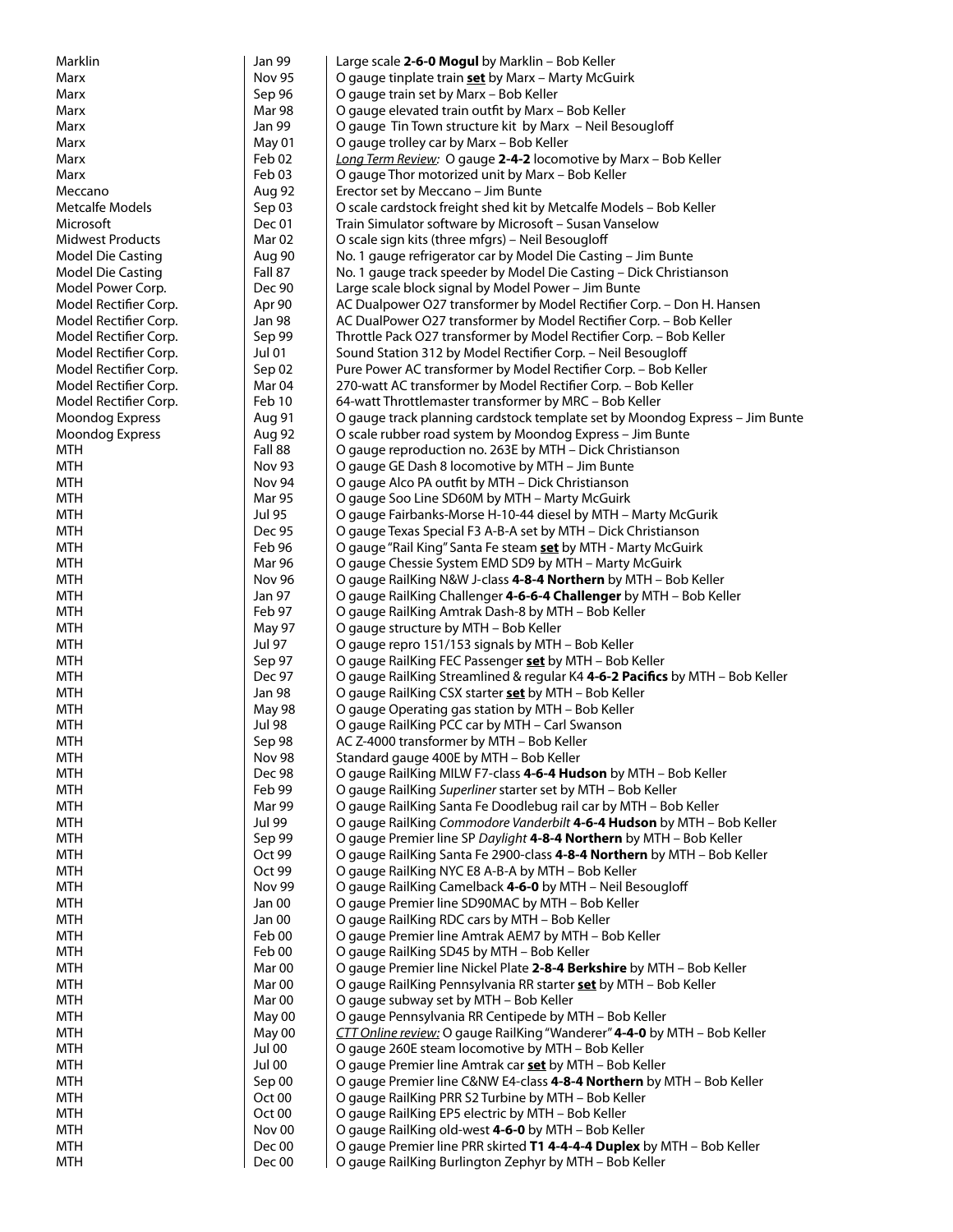| <b>MTH</b>               | Dec 00            | O gauge Premier line Amtrak F59 by MTH - Bob Keller                                                                    |
|--------------------------|-------------------|------------------------------------------------------------------------------------------------------------------------|
| <b>MTH</b>               | Jan 01            | O gauge RailKing C&O L-class 4-6-4 Hudson by MTH - Bob Keller                                                          |
| <b>MTH</b>               | Jan 01            | O gauge RailKing operating helicopter car by MTH - Bob Keller                                                          |
| <b>MTH</b>               | Feb 01            | O gauge RailKing "gold" GG1 by MTH - Bob Keller                                                                        |
| <b>MTH</b>               | Feb 01            | O gauge RailKing GG1 (1 <sup>st</sup> w/ProtoSound 2.0) by MTH - Bob Keller                                            |
| <b>MTH</b>               | Feb 01            | O gauge RailKing Christmas starter set with ProtoSound 2.0 by MTH - Bob Keller                                         |
| <b>MTH</b>               | Mar <sub>01</sub> | O gauge RailKing B&O FA A-A set by MTH - Bob Keller                                                                    |
| <b>MTH</b>               | Mar <sub>01</sub> | O gauge New Haven Rectifier by MTH - Bob Keller                                                                        |
| <b>MTH</b>               | May 01            | O gauge Premier line PRR 4-4-2 Atlantic by MTH - Bob Keller                                                            |
| <b>MTH</b>               | May 01            | O gauge Premier line FM Train Master by MTH - Bob Keller                                                               |
| <b>MTH</b>               | May 01            | O gauge RailKing New Haven rectifier by MTH - Bob Keller                                                               |
| <b>MTH</b>               | <b>Jul 01</b>     | O gauge RailKing Y6b 2-8-8-2 by MTH - Bob Keller                                                                       |
| <b>MTH</b>               | <b>Jul 01</b>     | Standard gauge switches by MTH - Michael Connor                                                                        |
| <b>MTH</b>               | Sep 01            | Long Term Review: O gauge RailKing Camelback by MTH - Neil Besougloff                                                  |
| <b>MTH</b>               | Sep 01            | O gauge Premier line Dreyfuss Hudson 4-6-4 Hudson by MTH - Bob Keller                                                  |
| <b>MTH</b>               | Sep 01            | O gauge Premier line UP track inspection car by MTH - Bob Keller                                                       |
| <b>MTH</b>               | Oct <sub>01</sub> | O gauge Premier line B&O Alco FA-1 A-B-A by MTH - Bob Keller                                                           |
| <b>MTH</b>               | Nov <sub>01</sub> | O gauge RailKing Rock Island Alco RS-3 by MTH - Bob Keller                                                             |
| <b>MTH</b>               | Nov 01            | O gauge RailKing operating dump car by MTH - Bob Keller                                                                |
| <b>MTH</b>               | Nov 01            | O gauge RailKing PRR 2-10-0 Decapod by MTH - Bob Keller                                                                |
| <b>MTH</b>               | Nov <sub>01</sub> | O gauge repro coal loader by MTH – Roger Carp                                                                          |
| <b>MTH</b>               | Dec 01            | O gauge Premier line GN bi-polar electric by MTH - Bob Keller                                                          |
| <b>MTH</b>               | Dec 01            | O gauge RailKing M10000 by MTH - Neil Besougloff                                                                       |
| <b>MTH</b>               | Jan 02            | Long Term Review: O gauge RailKing NYC Mohawk by MTH - Bob Keller                                                      |
| <b>MTH</b>               | Jan 02            | O gauge Premier line GN 2-8-8-2 by MTH - Bob Keller                                                                    |
| <b>MTH</b><br><b>MTH</b> | Jan 02<br>Feb 02  | O gauge RailKing R21 subway by MTH - Bob Keller                                                                        |
| <b>MTH</b>               | Feb 02            | O gauge Premier line FT diesel by MTH - Bob Keller<br>O gauge RailKing Alaska Railroad starter set by MTH – Bob Keller |
| <b>MTH</b>               | Feb 02            | O gauge RailKing US Army starter set by MTH - Bob Keller                                                               |
| <b>MTH</b>               | Mar-02            | O gauge RailKing CP SD90MAC by MTH - Bob Keller                                                                        |
| <b>MTH</b>               | May 02            | O gauge Premier line CN 4-8-2 Mountain by MTH - Bob Keller                                                             |
| <b>MTH</b>               | May 02            | Long Term Review: O gauge RailKing Superliner set by MTH - Carl Swanson                                                |
| <b>MTH</b>               | Jul 02            | O gauge operating train dispatch station by MTH - Roger Carp                                                           |
| <b>MTH</b>               | Sep 02            | Long Term Review: O gauge Premier line SD90MAC by MTH - Bob Keller                                                     |
| <b>MTH</b>               | Sep 02            | O gauge Premier line UP M-10000 by MTH - Neil Besougloff                                                               |
| <b>MTH</b>               | Dec 02            | O gauge RailKing Alco RS-27 by MTH - Bob Keller                                                                        |
| <b>MTH</b>               | Jan 03            | O gauge MTH's repro magnetic crane by MTH - Roger Carp                                                                 |
| <b>MTH</b>               | Feb 03            | Long Term Review: O gauge Centipede by MTH - Bob Keller                                                                |
| <b>MTH</b>               | Feb 03            | O gauge Premier line B&O Y3 2-8-8-2 by MTH - Bob Keller                                                                |
| <b>MTH</b>               | Feb 03            | O gauge Premier line R32 subway outfit by MTH - Bob Keller                                                             |
| <b>MTH</b>               | Feb 03            | O gauge RailKing 0-4-0 Docksider by MTH - Jim Riccioli                                                                 |
| <b>MTH</b>               | May 03            | O gauge Amtrak weed sprayer train by MTH - Bob Keller                                                                  |
| <b>MTH</b>               | May 03            | O gauge freight transfer dock by MTH - Bob Keller                                                                      |
| MTH                      | May 03            | O gauge RailKing R36 subway outht by MTH – Roger Carp                                                                  |
| <b>MTH</b>               | Sep 03            | O gauge RailKing UP Big Boy 4-8-8-4 Big Boy by MTH - Bob Keller                                                        |
| <b>MTH</b>               | Oct <sub>03</sub> | O gauge Great Northern Y1 electric boxcab by MTH - Bob Keller                                                          |
| <b>MTH</b>               | Dec 03            | O gauge RailKing Aerotrain outfit by MTH - Bob Keller                                                                  |
| <b>MTH</b>               | Jan 04            | O gauge PRR S1 6-4-4-6 by MTH - Bob Keller                                                                             |
| <b>MTH</b>               | Feb 04            | O gauge premier line Southern Ps-4 4-6-2 Pacific by MTH - Bob Keller                                                   |
| <b>MTH</b>               | Mar <sub>04</sub> | O gauge Premier line NYC Empire State Express 4-6-4 Hudson by MTH - Bob Keller                                         |
| <b>MTH</b>               | May 04            | O gauge RailKing SW9 switcher by MTH - Bob Keller                                                                      |
| <b>MTH</b>               | May 04            | Long Term Review: O gauge RailKing M-10000 by MTH - Neil Besougloff                                                    |
| <b>MTH</b>               | May 04            | O gauge RailKing steam starter set by MTH - Bob Keller                                                                 |
| <b>MTH</b>               | July 04           | O gauge Pennsylvania RR 2-10-0 by MTH - Bob Keller                                                                     |
| <b>MTH</b>               | Sept 04           | O gauge Pennsylvania RR DD1 electric by MTH - Bob Keller                                                               |
| <b>MTH</b>               | Oct 04            | O gauge Union Pacific GM F3 by MTH-Bob Keller                                                                          |
| <b>MTH</b>               | Nov <sub>04</sub> | O gauge Premier line 0-8-8-0 by MTH - Bob Keller                                                                       |
| <b>MTH</b>               | Nov <sub>04</sub> | O gauge RailKing 2-8-8-8-2 Triplex by MTH - Bob Keller                                                                 |
| <b>MTH</b>               | Dec 04            | O gauge Premier Line L5 electric by MTH - Bob Keller                                                                   |
| <b>MTH</b>               | Dec 04            | O gauge Premier line 0-8-0 by MTH - Bob Keller                                                                         |
| <b>MTH</b>               | Jan 05            | O gauge Premier line A5 2-8-4 Berkshire - Bob Keller                                                                   |
| <b>MTH</b>               | Feb 05            | O gauge RailKing Alco C628 - Bob Keller                                                                                |
| <b>MTH</b>               | Mar <sub>05</sub> | Long Term Review: O gauge RailKing 0-4-0T by MTH - Jim Riccioli                                                        |
| <b>MTH</b>               | Mar <sub>05</sub> | O gauge Premier line J1-class 4-8-4 Northern by MTH - Bob Keller                                                       |
| <b>MTH</b>               | May 05            | Long Term Review: O gauge RailKing Aerotrain - Bob Keller                                                              |
| <b>MTH</b>               | May 05            | O gauge Premier line Alco FA - Bob Keller                                                                              |
| <b>MTH</b>               | July 05           | O gauge Premier line GG1 by MTH - Bob Keller                                                                           |
| <b>MTH</b>               | Sep 05            | O gauge Premier line PRR 2-8-0 Consolidation by MTH - Bob Keller                                                       |
| <b>MTH</b>               | Sep 05            | O gauge Premier line MILW Little Joe by MTH - Bob Keller                                                               |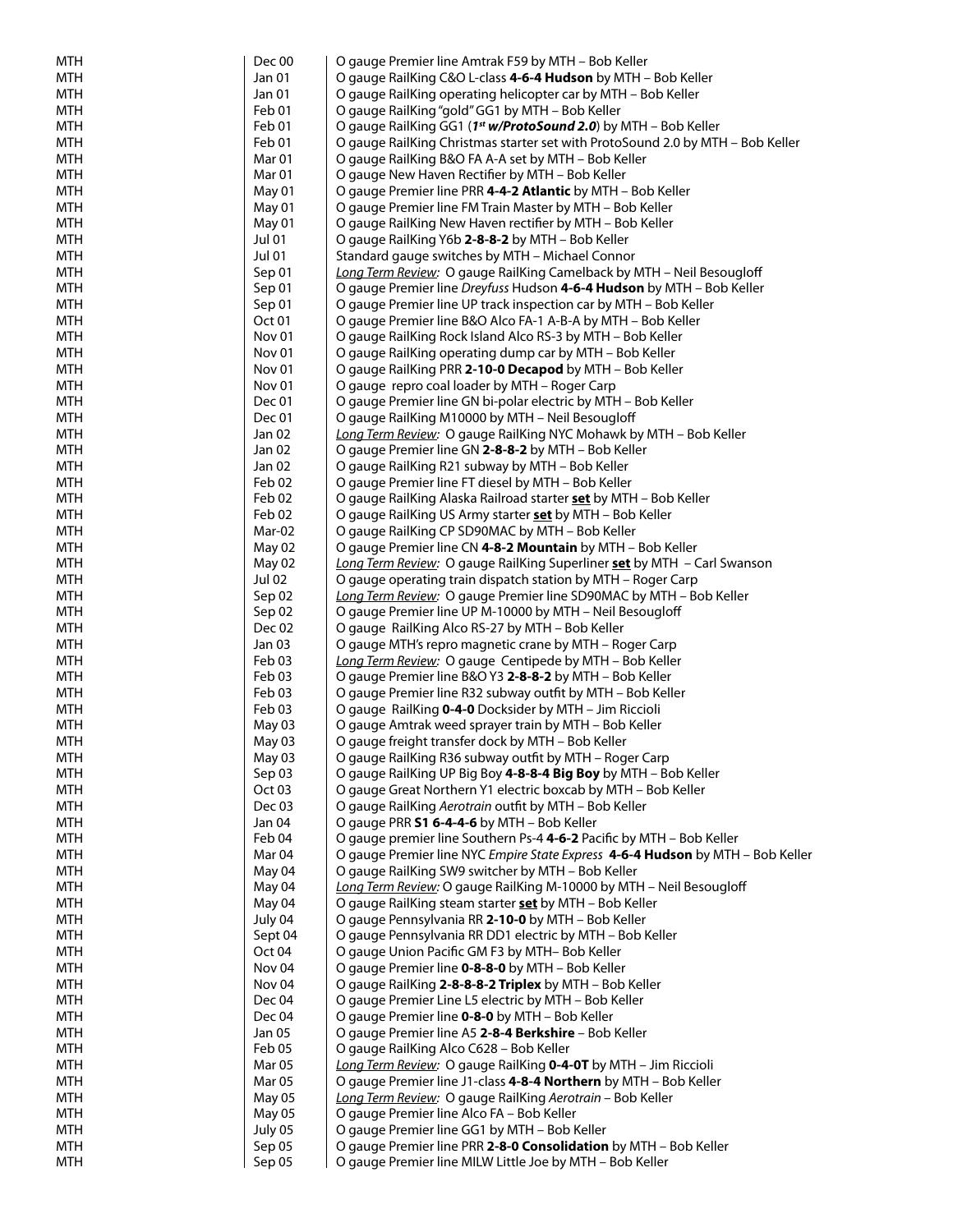| MTH                         | Sep 05            | Std Gauge Tinplate Traditions trolley by MTH - Bob Keller                                                             |
|-----------------------------|-------------------|-----------------------------------------------------------------------------------------------------------------------|
| <b>MTH</b>                  | Sep 05            | O gauge RailKing pub accessory by MTH - Bob Keller                                                                    |
| <b>MTH</b>                  | Oct 05            | O gauge Premier line Reading T-1 4-8-4 Northern by MTH - Bob Keller                                                   |
| <b>MTH</b>                  | Nov <sub>05</sub> | O gauge Premier line Great Northern 4-8-4 Northern by MTH - Bob Keller                                                |
| <b>MTH</b>                  | Dec 05            | O gauge Alco S-2 by MTH - Bob Keller                                                                                  |
| <b>MTH</b>                  | Jan 06            | Standard gauge Lehigh Valley 400E by MTH - Bob Keller                                                                 |
| <b>MTH</b>                  | Jan 06            | Long Term Review: Premier line P&LE 2-8-4 Berkshire by MTH - Bob Keller                                               |
| <b>MTH</b>                  | Feb 06            | O gauge BB3 electric locomotive by MTH - Bob Keller                                                                   |
| <b>MTH</b>                  | Feb 06            | O gauge Premier line UP F7 by MTH - Bob Keller                                                                        |
| <b>MTH</b>                  | Feb 06            | O gauge Premier line PRR 2-10-4 Texas - Bob Keller                                                                    |
| <b>MTH</b>                  | Mar 06            | O gauge premier line F59 by MTH – Bob Keller                                                                          |
| <b>MTH</b>                  | May 06            | O gauge Premier line NH EP3 by MTH - Bob Keller                                                                       |
| <b>MTH</b>                  | July 06           | O gauge Premier line LI D16 4-4-0 by MTH - Bob Keller                                                                 |
| <b>MTH</b>                  | July 06           | Long Term Review: RailKing Alco C-628 - Bob Keller                                                                    |
| <b>MTH</b>                  | Sept 06           | Repro O gauge 263E by MTH - Bob Keller                                                                                |
| <b>MTH</b>                  | Oct <sub>06</sub> | O gauge R-1 subway outfit by MTH - Bob Keller                                                                         |
| <b>MTH</b>                  | Nov 06            | Standard gauge Christmas <b>set</b> by MTH - Bob Keller                                                               |
| <b>MTH</b>                  | Jan 07            | O gauge Premier line A5-class <b>0-4-0</b> by MTH – Bob Keller                                                        |
| <b>MTH</b>                  | Feb 07            | O gauge RailKing 4-6-2 Pacific by MTH - Bob Keller                                                                    |
| <b>MTH</b>                  | Feb 07            | O gauge Premier line 2-10-4 Texas by MTH - Bob Keller                                                                 |
| <b>MTH</b>                  | May 07            | O gauge Premier line SD70ACe diesel by MTH - Bob Keller                                                               |
| <b>MTH</b>                  |                   |                                                                                                                       |
| <b>MTH</b>                  | May 07<br>Jul 07  | O gauge RailKing line Baldwin AS-616 by MTH - Bob Keller<br>O gauge RailKing line Baldwin VO-1000 by MTH - Bob Keller |
|                             |                   |                                                                                                                       |
| <b>MTH</b>                  | Sept 07           | O gauge Premier line WM 4-6-6-4 by MTH - Bob Keller                                                                   |
| <b>MTH</b>                  | Nov 07            | O gauge RailKing line Coor's Silver Bullet set by MTH - Bob Keller                                                    |
| <b>MTH</b>                  | Nov 07            | O gauge Tinplate Traditions line Monorail by MTH - Bob Keller                                                         |
| <b>MTH</b>                  | Dec 07            | O gauge RailKing line PRR 2-8-0 starter set – Bob Keller                                                              |
| <b>MTH</b>                  | Jan 08            | O gauge Premier line USRA 0-6-0 by MTH – Bob Keller                                                                   |
| <b>MTH</b>                  | Mar 08            | O gauge Premier line boxcab diesel by MTH - Bob Keller                                                                |
| <b>MTH</b>                  | May 08            | O gauge Premier Line AC4400CW by MTH – Bob Keller                                                                     |
| <b>MTH</b>                  | July 08           | O gauge Premier line K4 Torpedo by MTH - Bob Keller                                                                   |
| <b>MTH</b>                  | Oct <sub>08</sub> | O gauge Premier line Union Pacific 4-12-2 by MTH - Bob Keller                                                         |
| <b>MTH</b>                  | Nov <sub>08</sub> | O gauge Premier line "Russian" 2-10-0 by MTH – Bob Keller                                                             |
| <b>MTH</b>                  | Dec 08            | O gauge Premier line Canadian Pacific 4-6-4 by MTH – Bob Keller                                                       |
| <b>MTH</b>                  | Jan 09            | O gauge premier line Pennsylvania P5A electric - Bob Keller                                                           |
| <b>MTH</b>                  | Jan 09            | O gauge diesel starter <b>set</b> (FEATURE) – Bob Keller                                                              |
| MTH                         | Feb 09            | O gauge Premier line 2500-series subway set by MTH - Bob Keller                                                       |
| <b>MTH</b>                  | Mar 09            | O gauge Premier line Union Pacific Dash 8 40C by MTH – Bob Keller                                                     |
| <b>MTH</b>                  | May 09            | O gauge Premier line Flying Yankee by MTH - Bob Keller                                                                |
| <b>MTH</b>                  | July 09           | O gauge Premier line U30C by MTH - Bob Keller                                                                         |
| <b>MTH</b>                  | Sep 09            | O gauge Premier line French Railways 4-6-2 by MTH - Bob Keller                                                        |
| <b>MTH</b>                  | Nov <sub>09</sub> | O gauge RailKing line Alco RS-11 by MTH - Bob Keller                                                                  |
| <b>MTH</b>                  | Dec 09            | O gauge Premier line Tropicana E44 set by MTH - Bob Keller                                                            |
| MTH                         | Dec 09            | O gauge RailKing line EMD MP15 by MTH - Bob Keller                                                                    |
| MTH                         | Jan 10            | O gauge Premier line R34 subway set - Bob Keller                                                                      |
| <b>MTH</b>                  | Mar 10            | O gauge RailKing scale FP45 diesel - Bob Keller                                                                       |
| <b>MTH</b>                  | Sept 10           | O gauge Premier line Coronation-class 4-6-2 by MTH - Bob Keller                                                       |
| <b>MTH</b>                  | <b>Dec 10</b>     | O gauge Premier line Liberty Liner set by MTH - Bob Keller                                                            |
| <b>Ott Machine Services</b> | May 93            | Calliope sound system by Ott Machine Services - Jim Bunte                                                             |
| <b>PBL</b>                  | Oct 91            | S scale depot kit by PBL - Jim Bunte                                                                                  |
| Pecos River Brass           | Jan 00            | O gauge 3400-class Santa Fe 4-6-4 Hudson by Pecos River Brass - Bob Keller                                            |
| Pecos River Brass           | Feb 00            | O gauge boxcar by Pecos River Brass - Bob Keller                                                                      |
| <b>Phoenix Trains</b>       | Mar 94            | O gauge streamlined passenger car set by Phoenix Trains - Dick Christianson                                           |
| Plastic Lense Co.           | Summer 88         | O and S scale headlight lenses by Plastic Lense Co. - Dick Christianson                                               |
| Plastruct                   | Feb 92            | O scale oil storage tank kit by Plastruct - Jim Bunte                                                                 |
| Plastruct                   | Apr 92            | O scale water tank kit by Plastruct - Jim Bunte                                                                       |
| Pola                        | Apr 90            | Large scale timber trestle kit by Pola - Gordon Odegard                                                               |
| Pola                        | <b>Jun 90</b>     | Large scale freight station by Pola - Jim Bunte                                                                       |
| Pola                        | Feb 91            | Large scale saloon kit by Pola - Dick Christianson                                                                    |
| Pola                        | Feb 92            | Large scale grain silo by Pola - Jim Bunte                                                                            |
| Pride Lines                 | Dec 03            | O gauge mini-terrace by Pride Lines - Roger Carp                                                                      |
| ProCyc                      | Sept 08           | MyStudio 20 cyclorama by ProCyc - Bob Keller                                                                          |
| <b>Putt Trains</b>          | Jan 94            | S gauge trolley cars by Putt Trains - Jim Bunte                                                                       |
| QSI                         | Fall 88           | AC electronic reverse unit by QSI - Gordon Odegard                                                                    |
| QSI                         | Aug 91            | O gauge sound-equipped stockcar by QSI - Jim Bunte                                                                    |
| QSI                         | Feb 92            | QS-1 sound and command unit by QSI - Jim Bunte                                                                        |
| QSI                         | Jul 93            | QS-1 Sound and Control system by QSI - Jim Bunte                                                                      |
| QSI                         | Sep 93            | SoundBloxx background sound system by QSI - Jim Bunte                                                                 |
| QSI                         | <b>May 95</b>     | AC electronic reverse Unit for American Flyer trains by QSI - Marty McGuirk                                           |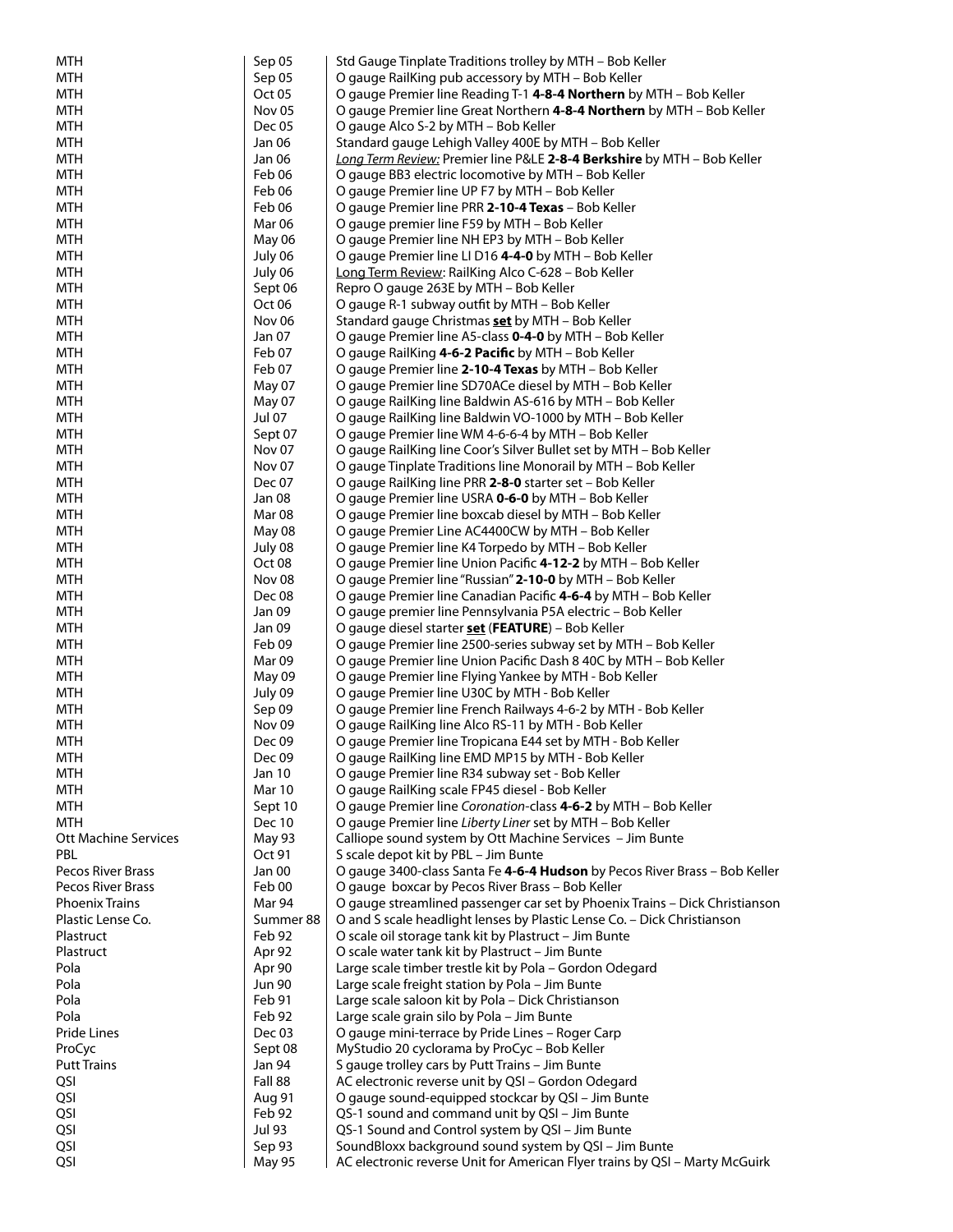| QSI                                       | <b>Jul 95</b>               | Livestock sound unit by QSI - Marty McGurik                                                          |
|-------------------------------------------|-----------------------------|------------------------------------------------------------------------------------------------------|
| QSI                                       | <b>May 98</b>               | QS2 upgrade by QSI - Bob Keller                                                                      |
| QSI                                       | May 99                      | PowerGuard unit by QSI - Bob Keller                                                                  |
| QSI                                       | May 00                      | QS3000 system by QSI - Neil Besougloff                                                               |
| QSI                                       | Nov <sub>02</sub>           | Hooter sound system by QSI - Neil Besougloff                                                         |
| <b>R&amp;S</b> Enterprises                | Mar 96                      | Track Planning software by R&S Enterprises - Marshall Poindexter                                     |
| R. Bishop Modelcrafters                   | May 96                      | O gauge custom military cars by R. Bishop Modelcrafters - Marty McGuirk                              |
| Railroad Specialties                      | Dec 90                      | Bayonet-style LED bulbs by Railroad Specialties - Jim Bunte                                          |
| RailTronixs (Col. Concepts)               | Dec 97                      | O scale ditch light kit by RailTronix (Column Concepts) – Kent Johnson                               |
| Ready Made Toys                           | May 04                      | O gauge "Beep" switcher – Bob Keller                                                                 |
| Ready Made Toys                           | May 06                      | O gauge RDC car by RMT - Bob Keller                                                                  |
| Ready Made Toys                           | Dec 06                      | O gauge caboose by RMT - Bob Keller                                                                  |
| <b>Red Caboose</b>                        | Sep 94                      | O gauge EMD GP9 by Red Caboose - Tom Rollo                                                           |
| <b>REEF Development</b><br>Remtrack       | Dec 91                      | Collector software for IBM-compatible computers by REEF development - Jim Bunte                      |
| Right-Of-Way Industries                   | July 05<br>Winter 89        | British sound system - Bob Keller<br>Diesel sound system by Right-of-Way Industries – Gordon Odegard |
| Right-of-Way Industries                   | Spring 89                   | AC flasher unit by Right-of-Way Industries - Dick Christianson                                       |
| Right-Of-Way Industries                   | Feb 90                      | O gauge C&O 2-6-6-2 by Right-of-Way Industries - Dick Christianson                                   |
| Right-of-Way Industries                   | <b>Jun 90</b>               | O gauge sound-equipped stockcar by Right-of-Way Industries - Jim Bunte                               |
| Right-of-Way Industries                   | Oct 90                      | 400 watt AC transformer by Right-of-Way Industries - Jim Bunte                                       |
| Right-of-Way Industries                   | Dec 91                      | O gauge brass B&O 0-4-0T Dockside switcher by Right-of-Way Industries – Jim Bunte                    |
| Right-of-Way Industries                   | Dec 92                      | AC fixed voltage transformer by Right-of-Way Industries - Jim Bunte                                  |
| Right-of-Way Industries                   | Jan 93                      | O gauge brass Shay locomotive by Right-of-Way Industries - Jim Bunte                                 |
| Ross Custom Switches                      | Aug 90                      | O gauge switches by Ross Custom Switches - Dick Christianson                                         |
| Royal Train Equipment                     | Jul 96                      | S gauge railroad signs by Royal Train Equipment - Marty McGuirk                                      |
| <b>Rydin Industries</b>                   | Aug 90                      | Standard gauge remote control switch by Rydin Industries - Jim Bunte                                 |
| S-Helper Service                          | Sep 93                      | S gauge heavyweight car set by S-Helper Service – Jim Bunte                                          |
| S-Helper Service                          | <b>Mar 95</b>               | S scale PS-2 hopper car by S-Helper Service - Marty McGuirk                                          |
| S-Helper Service                          | May 97                      | S gauge rolling stock by S-Helper Service - Bob Keller                                               |
| S-Helper service                          | Sep 98                      | S gauge SW9 switcher by S-Helper Service - Bob Keller                                                |
| S-Helper Service                          | Sep 99                      | S gauge extended vision caboose by S-Helper Service - Bob Keller                                     |
| S-Helper Service                          | <b>Jul 00</b>               | S gauge SW-1 switcher by S-Helper Service - Bob Keller                                               |
| S-Helper Service                          | Sep 02                      | S gauge C&NW F3 by S-Helper Service - Bob Keller                                                     |
| S-Helper Service                          | Sep 03                      | S gauge Santa Fe F7 by S-Helper Service - Bob Keller                                                 |
| S-Helper Service                          | Oct 04                      | Long Term Review: S gauge Santa Fe F7 by S-Helper Service - Bob Keller                               |
| S-Helper Service                          | Sep 05                      | Long Term Review: S gauge NYC SW9 by S-Helper Service - Bob Keller                                   |
| S-Helper Service                          | Jan 06                      | S gauge Frisco Starter <b>set</b> - Bob Keller                                                       |
| S-Helper Service                          | Sep 06                      | S gauge USRA 2-8-0 Consolidation - Bob Keller                                                        |
| S-Helper Service                          | Oct <sub>07</sub>           | Long term Review: 2-8-0 Consolidation - Bob Keller                                                   |
| S-Helper Service                          | Dec 07                      | S gauge starter set by S-Helper Service - Bob Keller                                                 |
| Scale Models                              | Fall 88                     | 1:20 scale 1928 Ford truck by scale Models - Jim Kelly                                               |
| <b>Scaled Tin Rail</b>                    | Fall 87                     | Gear reduction service by Scaled Tin Rail - Dick Christianson                                        |
| <b>Scaled Tin Rail</b>                    | Summer 89                   | Switchback electronic control device by Scaled Tin Rail - Dick Christianson                          |
| <b>Scaled Tin Rail</b>                    | Feb 90                      | Brass Upgrade service by Scaled Tin Rail - Dick Christianson                                         |
| <b>Scaled Tin Rail</b>                    | Sep 93                      | O gauge roller bearing upgrades by Scaled Tin Rail - Jim Bunte                                       |
| <b>Scaled Tin Rails</b>                   | Oct 90                      | O scale passenger car diaphragms by Scaled Tin Rails - Jim Bunte                                     |
| <b>Scenery Unlimited</b>                  | <b>Jun 91</b>               | S scale Epoxy automobiles by Scenery Unlimited - Jim Bunte                                           |
| Scotts-Odds-N-Ends                        | Mar <sub>06</sub>           | LED bulbs - Bob Keller                                                                               |
| <b>Scottsville Business Systems</b>       | Spring 89                   | IBM-compatible collector's software by Scottsville Business systems - Bob Fink                       |
| Selley/Bowser<br><b>SGL Lines</b>         | Sep 02<br>Oct <sub>03</sub> | O scale porta potty kit by Selley - Bob Keller                                                       |
|                                           | Nov 94                      | O gauge Reading G3 4-6-2 Pacific and passenger car set by SGL Lines - Bob Keller                     |
| Shiloh Signals<br><b>Showcase Express</b> | Jan 00                      | O scale signals by Shiloh Signals - Tom Rollo<br>Shelving units by Showcase Express - Bob Keller     |
| <b>SMR Trains</b>                         | Oct 07                      | O gauge Central Pacific 4-4-0 by SMR Trains - Bob Keller                                             |
| <b>SMR Trains</b>                         | Oct <sub>07</sub>           | O gauge rolling stock by SMR Trains - Bob Keller                                                     |
| <b>SMR Trains</b>                         | <b>Dec 10</b>               | O gauge US Military RR 4-4-0 by SMR Trains - Bob Keller                                              |
| Soundmaster                               | Dec 98                      | Capacitors by Clark Voltage Stabilizers and by Soundmaster - Neil Besougloff                         |
| <b>STR Electronics</b>                    | Apr 91                      | Electronic pause circuit for AC trains by STR Electronics - Jim Bunte                                |
| <b>Suffung Service Center</b>             | Mar 93                      | Reproduction Plasticville parts by Soffung Service Center - Jim Bunte                                |
| T-Reproductions                           | Nov <sub>01</sub>           | Wide gauge reproduction Dorfan crane by T-Reproductions - Bob Keller                                 |
| Town & Country Hobbies                    | Nov <sub>02</sub>           | Illuminated water tower by Town & Country Hobbies - Bob Keller                                       |
| Toy Train Historical Found.               | <b>May 93</b>               | O gauge reproduction WW1 train set by Toy Train Historical Foundation - Jim Bunte                    |
| <b>Toy Train Restoration Parts</b>        | Sep 06                      | Reverse unit repair jig - Ray Plummer                                                                |
| <b>Train America Studios</b>              | May 99                      | UCUB board by Train America - Neil Besougloff and Carl Swanson                                       |
| <b>Train America Studios</b>              | Oct <sub>00</sub>           | High-intensity lights locomotive light bulbs by Train America - Neil Besougloff                      |
| Train America Studios                     | Jan 04                      | Smoke and speed control add-on packages by Train America - Neil Besougloff                           |
| <b>TW Trainworx</b>                       | <b>Oct 10</b>               | Lionel-branded bridge by TW Trainworx - Bob Keller                                                   |
| Two Point Five Models                     | Winter 89                   | Large scale rail joint clamps by Two Point Five Models - Russ Larson                                 |
| <b>UMD/Industrial Rail</b>                | May 98                      | O gauge rolling stock by UMD - Bob Keller                                                            |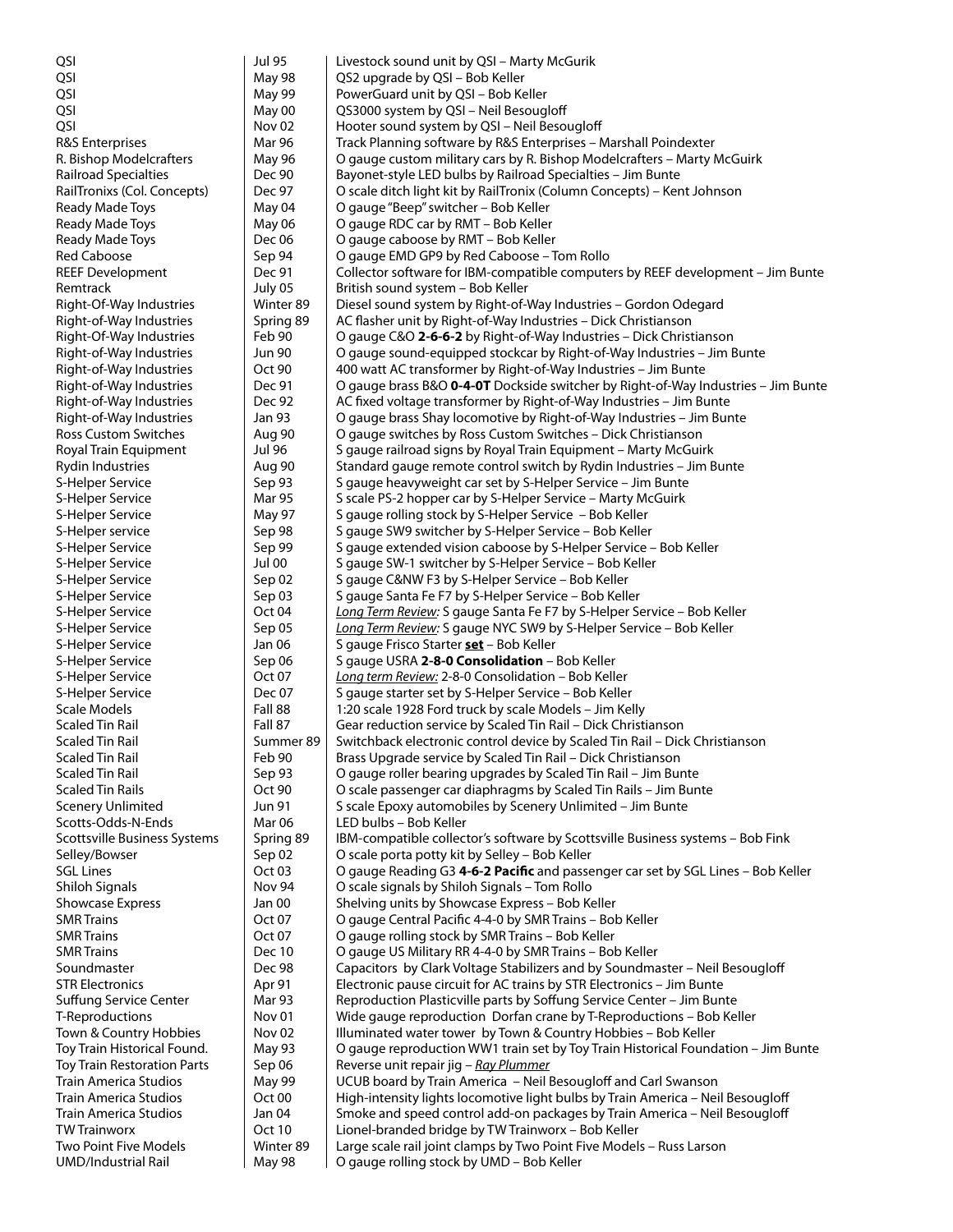| <b>USA Trains</b>              | Summer 89                   | Large scale rolling stock by Charles Ro (USA Trains) – Dick Christianson                                                                           |
|--------------------------------|-----------------------------|----------------------------------------------------------------------------------------------------------------------------------------------------|
| <b>USA Trains</b>              | Dec 92                      | Large scale refrigerator car by USA Trains - Jim Bunte                                                                                             |
| USA Trains                     | Jan 95                      | Large scale (1:22.5) snow plow by USA Trains - Lee Vande Visse                                                                                     |
| USA Trains                     | <b>Jul 97</b>               | Large scale Trains NW2 Cow & Calf by USA Trains - Bob Keller                                                                                       |
| <b>USA Trains</b>              | Feb 98                      | Large scale Overton car set by USA Trains - Bob Keller                                                                                             |
| USA Trains                     | Dec 98                      | Large scale GP9 and Mighty Moe diesels by USA Trains – Bob Keller                                                                                  |
| <b>USA Trains</b>              | May 99                      | Large scale GE 44-tonner by USA Trains - Bob Keller                                                                                                |
| <b>USA Trains</b>              | Sep 99                      | Large scale GP38-2 by USA Trains - Bob Keller                                                                                                      |
| <b>USA Trains</b>              | Mar 00                      | Large scale cabooses by USA Trains - Bob Keller                                                                                                    |
| <b>USA Trains</b>              | Oct 00                      | Large scale F unit by USA Trains - Bob Keller                                                                                                      |
| Video Train Cam                | Nov <sub>01</sub>           | O gauge Video camera system by Video Train Cam - Neil Besougloff                                                                                   |
| Walthers                       | Jul 96                      | O scale building kit by Walthers - Marty McGuirk                                                                                                   |
| Walthers                       | Mar 97                      | O scale Oil Depot Kit by Walthers - Bob Keller                                                                                                     |
| Walthers                       | <b>Nov 97</b>               | O scale Dairy building kit by Walthers - Bob Keller                                                                                                |
| Walthers                       | <b>Nov 98</b>               | O scale station kit by Walthers - Rene Schweitzer                                                                                                  |
| Walthers                       | Oct 99                      | O scale structure kits by Walthers - Neil Besougloff                                                                                               |
| Walthers                       | Sep 02                      | O scale operating crossing gate by Walthers - Bob Keller                                                                                           |
| Weaver Models                  | Summer 89                   | O gauge Alco FA by Weaver Models - Dick Christianson                                                                                               |
| Weaver Models                  | Oct 90                      | O gauge brass Pennsylvania RR M1a 4-8-2 Mountain by Weaver Models - Jim Bunte                                                                      |
| Weaver Models                  | Oct 91                      | O gauge EMD E8 locomotive by Weaver Models - Jim Bunte                                                                                             |
| Weaver Models                  | Apr 92                      | O gauge Alco RS-3 diesel by Weaver Models – Jim Bunte                                                                                              |
| Weaver Models                  | Aug 92                      | O gauge Pennsylvania GG1 electric locomotive by Weaver Models - Jim Bunte                                                                          |
| Weaver Models                  | Dec 92                      | O gauge <b>0-6-0</b> by Weaver Models – Jim Bunte                                                                                                  |
| <b>Weaver Models</b>           | Sep 93                      | O gauge Alco C-630 by Weaver Models - Jim Bunte                                                                                                    |
| <b>Weaver Models</b>           | Jul 94                      | O gauge Canadian Pacific Royal Hudsons by Weaver Models - Tom Rollo                                                                                |
| <b>Weaver Models</b>           | Sep 95                      | O gauge brass Lehigh Valley John Wilkes 4-6-2 Pacific by Weaver Models - Marty McGurik                                                             |
| Weaver Models                  | Dec 95                      | O gauge GP38-2 by Weaver Models - Marshall Poindexter                                                                                              |
| Weaver Models                  | Dec 96                      | O gauge GP38 sound-equipped dummy unit by Lionel – Bob Keller                                                                                      |
| Weaver Models                  | Jan 97                      | O gauge Northeast Caboose by Weaver Models - Bob Keller                                                                                            |
| Weaver Models                  | Jul 98                      | O gauge brass UP 49er <b>4-6-2 Pacific</b> by Weaver Models – Bob Keller                                                                           |
| Weaver Models                  | <b>Nov 98</b>               | O gauge U25B diesel by Weaver Models - Bob Keller                                                                                                  |
| Weaver Models                  | Feb 99                      | O gauge Santa Fe Valley Flyer 4-6-2 Pacific by Weaver Models – Bob Keller                                                                          |
| Weaver Models                  | May 00                      | O gauge Alco RS-11/RSD-12 by Weaver Models - Bob Keller                                                                                            |
| Weaver Models<br>Weaver Models | Jul 01<br>Nov <sub>01</sub> | O gauge die-cast metal PRR 0-8-0 by Weaver Models - Bob Keller                                                                                     |
| Weaver Models                  | Mar 02                      | O gauge brass Hiawatha 4-4-2 Atlantic by Weaver - Bob Keller                                                                                       |
| Weaver Models                  |                             | O gauge brass Rio Grande M64 4-8-4 Northern by Weaver Models - Bob Keller                                                                          |
| Weaver Models                  | May 02<br>Oct 02            | O gauge brass C&NW 4-6-2 Pacific by Weaver Models - Bob Keller<br>O gauge brass G2sa and G1sa Reading 4-6-2 Pacifics by Weaver Models - Bob Keller |
| Weaver Models                  | Jan 04                      | Long Term Review: O gauge Alco RS-11/RSD-12 by Weaver - Bob Keller                                                                                 |
| Weaver Models                  | July 04                     | O gauge Burlington Route Baldwin VO1000 switcher by Weaver - Bob Keller                                                                            |
| <b>Weaver Models</b>           | Sept 04                     | Long Term Review: O gauge New York Central U25B by Weaver - Bob Keller                                                                             |
| Weaver Models                  | Feb 05                      | O gauge Alco RS-3 by Weaver Models - Bob Keller                                                                                                    |
| <b>Weaver Models</b>           | July 05                     | O gauge brass CSS&SB Little Joe - Bob Keller                                                                                                       |
| Weaver Models                  | May 06                      | O gauge brass tower by Weaver Models – Bob Keller                                                                                                  |
| Weaver Models                  | Oct 06                      | O gauge VO-1000 w/speed control by Weaver Models - Bob Keller                                                                                      |
| Weaver Models                  | Oct 06                      | O gauge refrigerator car w/sound by Weaver Models - Bob Keller                                                                                     |
| Weaver Models                  | Sep 09                      | O gauge brass MILW 4-6-4 by Weaver Models - Bob Keller                                                                                             |
|                                |                             |                                                                                                                                                    |
| Western Hobbycraft             | Nov <sub>01</sub>           | O gauge trolley by Western Hobbycraft - Bob Keller                                                                                                 |
| Williams                       | Summer 88                   | O gauge <b>0-6-0</b> switcher by Williams – Dick Christianson                                                                                      |
| Williams                       | Winter 89                   | O gauge Fairbanks-Morse Train Master by Williams - Dick Christianson                                                                               |
| Williams                       | Apr 90                      | O scale brass UP 4-8-8-4 Big Boy by Williams - Dick Christianson                                                                                   |
| Williams                       | Aug 91                      | O gauge brass freight cars by Williams - Jim Bunte                                                                                                 |
| Williams                       | May 93                      | O gauge F7 diesel by Williams - Jim Bunte                                                                                                          |
| Williams                       | Sep 93                      | O gauge Heavyweight car set by Williams - Jim Bunte                                                                                                |
| Williams                       | Nov 93                      | O gauge Amtrak Superliner cars by Williams - Jim Bunte                                                                                             |
| Williams                       | Jan 94                      | Diesel sound system by Williams - Jim Bunte                                                                                                        |
| Williams                       | Jan 95                      | O gauge Budd RDC car sets by Williams - Dick Christianson                                                                                          |
| Williams                       | Mar 95                      | O gauge New haven EP5 electric locomotive by Williams - Marty McGuirk                                                                              |
| Williams                       | Sep 96                      | O gauge RF-16 train sets (B&O and PRR) by Williams - Bob Keller                                                                                    |
| Williams                       | Dec 97                      | O gauge MILW U33C by Williams - Bob Keller                                                                                                         |
| Williams                       | Feb 98                      | O gauge scale-length GG1 by Williams - Bob Keller                                                                                                  |
| Williams                       | Sep 98                      | O gauge Dash 9 diesels by Williams - Bob Keller                                                                                                    |
| Williams                       | Dec 98                      | O gauge scale-length plastic streamliners by Williams - Bob Keller                                                                                 |
| Williams                       | May 99                      | O gauge NYC Hudson 4-6-4 Hudson by Williams - Bob Keller                                                                                           |
| Williams                       | <b>Jul 99</b>               | O gauge New Haven E60 electric by Williams - Bob Keller                                                                                            |
| Williams                       | Nov 99                      | O gauge New Haven Rectifier by Williams - Bob Keller                                                                                               |
| Williams                       | Dec 99                      | O gauge SD90MAC by Williams - Bob Keller                                                                                                           |
| Williams                       | Sep 00                      | O gauge Alco FA A-A set by Williams - Bob Keller                                                                                                   |